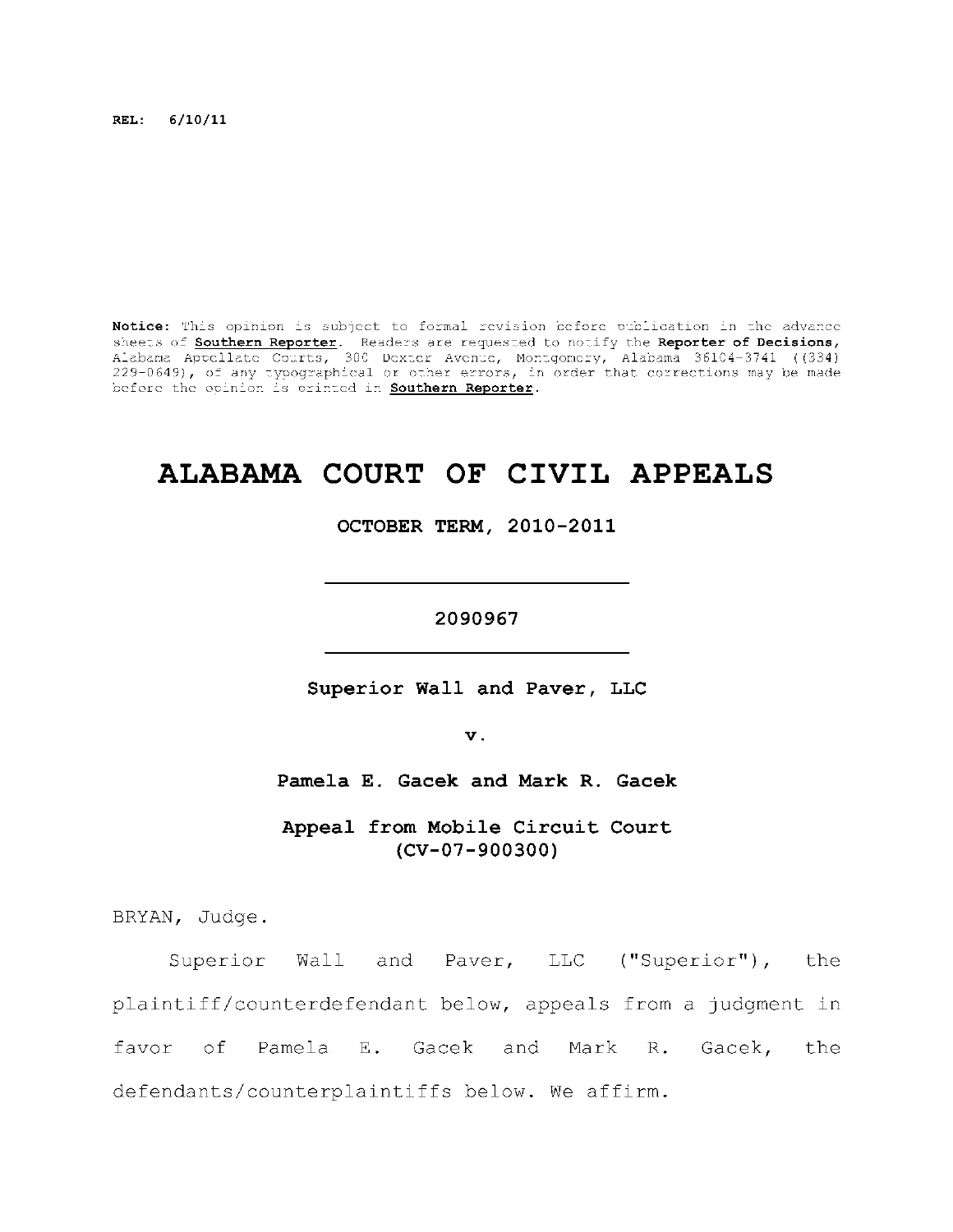# Procedural History

On March 16, 2007, Superior sued the Gaceks. Superior alleged that it and the Gaceks had entered into a contract ("the contract") for Superior to prepare and install concrete pavers at the Gaceks' residence, that Superior had performed its obligations under the contract, that the Gaceks had not paid Superior  $$14,350<sup>1</sup>$  of the money it was due under the contract, and that Superior had recorded a verified statement of lien against the Gaceks' property. Based on those allegations, Superior claimed that the Gaceks had breached the contract by failing to pay Superior \$14,350 of the money it was due under the contract, that the Gaceks owed Superior \$14,350 for work and labor Superior had performed, and that Superior was entitled to the perfection of its lien against the Gaceks' property.

Filing an answer and counterclaim, the Gaceks denied that they were liable to Superior and asserted that Superior was liable to them because, the Gaceks said, they had paid Superior more than the contract price, Superior had improperly

 $1$ The evidence at trial indicated that Superior was seeking  $$14,400$  rather than  $$14,350$ .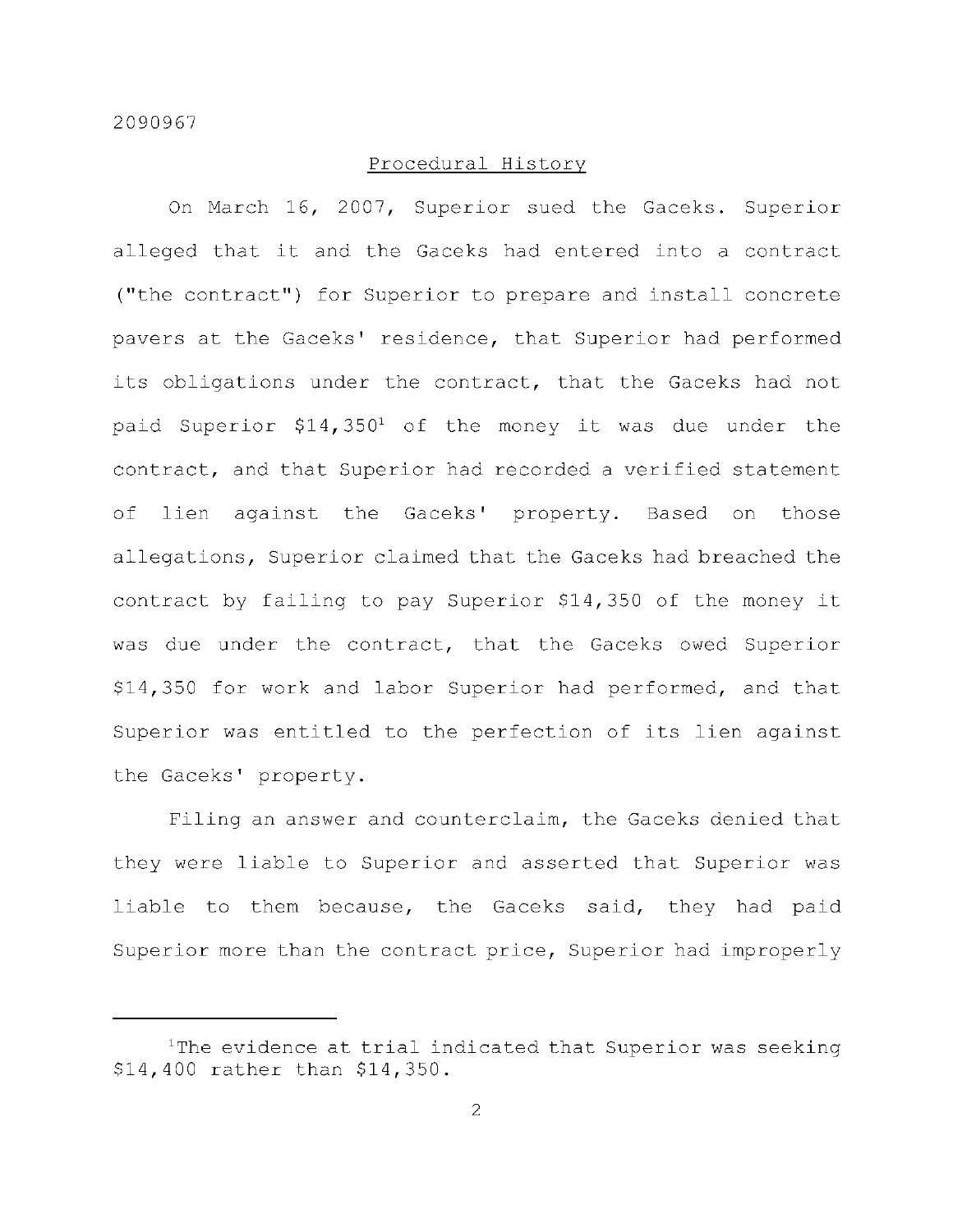attempted to increase the price after beginning the job because it had made an error in calculating the amount of material needed to complete the job, Superior had not properly installed the pavers, Superior had not complied with the design agreed upon, Superior had not used the quality of materials agreed upon, Superior had not completed the work agreed upon, and Superior had not performed its work in a good and workmanlike manner. In their counterclaim, the Gaceks stated claims of breach of contract, negligence, wantonness, fraudulent misrepresentation, and slander of title. Answering the Gaceks' counterclaim, Superior denied that it was liable to the Gaceks. The Gaceks subsequently amended their answer to assert an additional affirmative defense and amended their counterclaim to seek damages for mental anguish allegedly caused by Superior's breaching the contract and its negligence. Answering the Gaceks' amended counterclaim, Superior denied that it was liable to the Gaceks.

On February 23, 2010, Superior moved for a partial summary judgment "as to [the Gaceks'] Counterclaims for Wantonness, Fraudulent Misrepresentation, and Slander of Title and [the Gaceks'] claims for emotional and/or mental damages."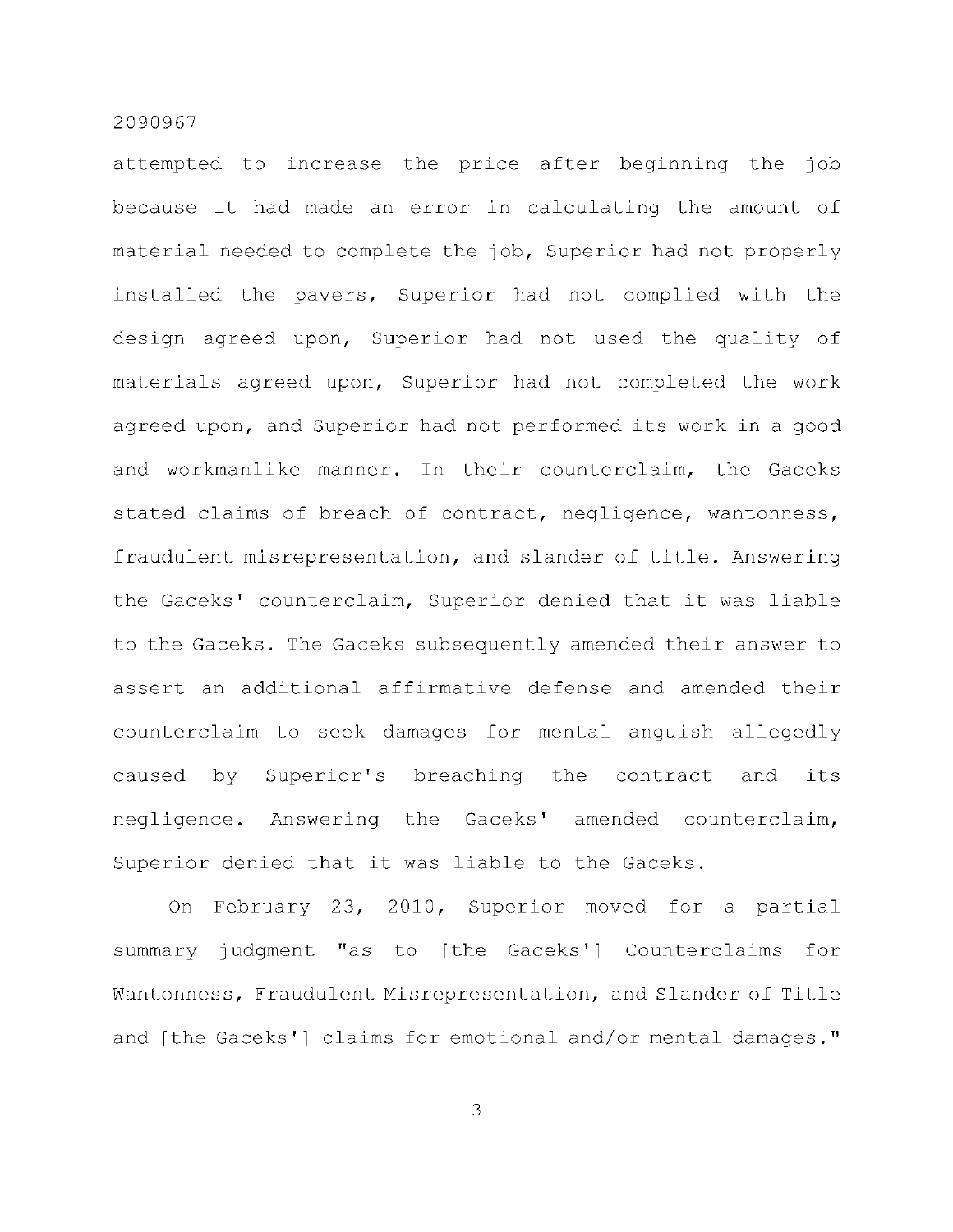On February 26, 2010, the parties participated in mediation. As a result of the mediation, the parties entered into a written agreement ("the mediation agreement"), which provided, in pertinent part:

"The parties mediated the ... action on February  $26$ ,  $2010$  ... and reached the following settlement agreement :

"1. [Superior] will execute a Release and Indemnity Agreement in favor of the [Gaceks] in exchange for payment of the sum of \$20,000 to [Superior] from [the Gaceks]. One-half of this amount  $( $10,000)$  will be paid by the [Gaceks] to [Superior] after the scope of work is agreed upon by the parties as described in Paragraph 4 herein. After the work is complete, [Superior] will provide [the Gaceks'] counsel a Certificate of Completion. Upon providing this Certificate of Completion, [the Gaceks) will pay [Superior] the remaining one-half  $(510,000)$  within seven  $(7)$  days.

"2. [Superior] agrees to take all necessary action and file all papers necessary to remove all liens that have been filed against the [Gaceks'] home within ten (10) days of the scope of work being agreed upon by the parties as contemplated in Paragraph 4.

"3. In exchange for payment of \$6,000 to [the Gaceks] by American Resources Insurance Company, the [Gaceks] agree to dismiss with prejudice all counterclaims they have filed against [Superior], including all claims for personal injury, mental anguish and emotional distress. This payment must be made on the same date as the initial \$10,000 payment is made by the [Gaceks] to [Superior].

"4. [Superior] agrees to repair all sunken or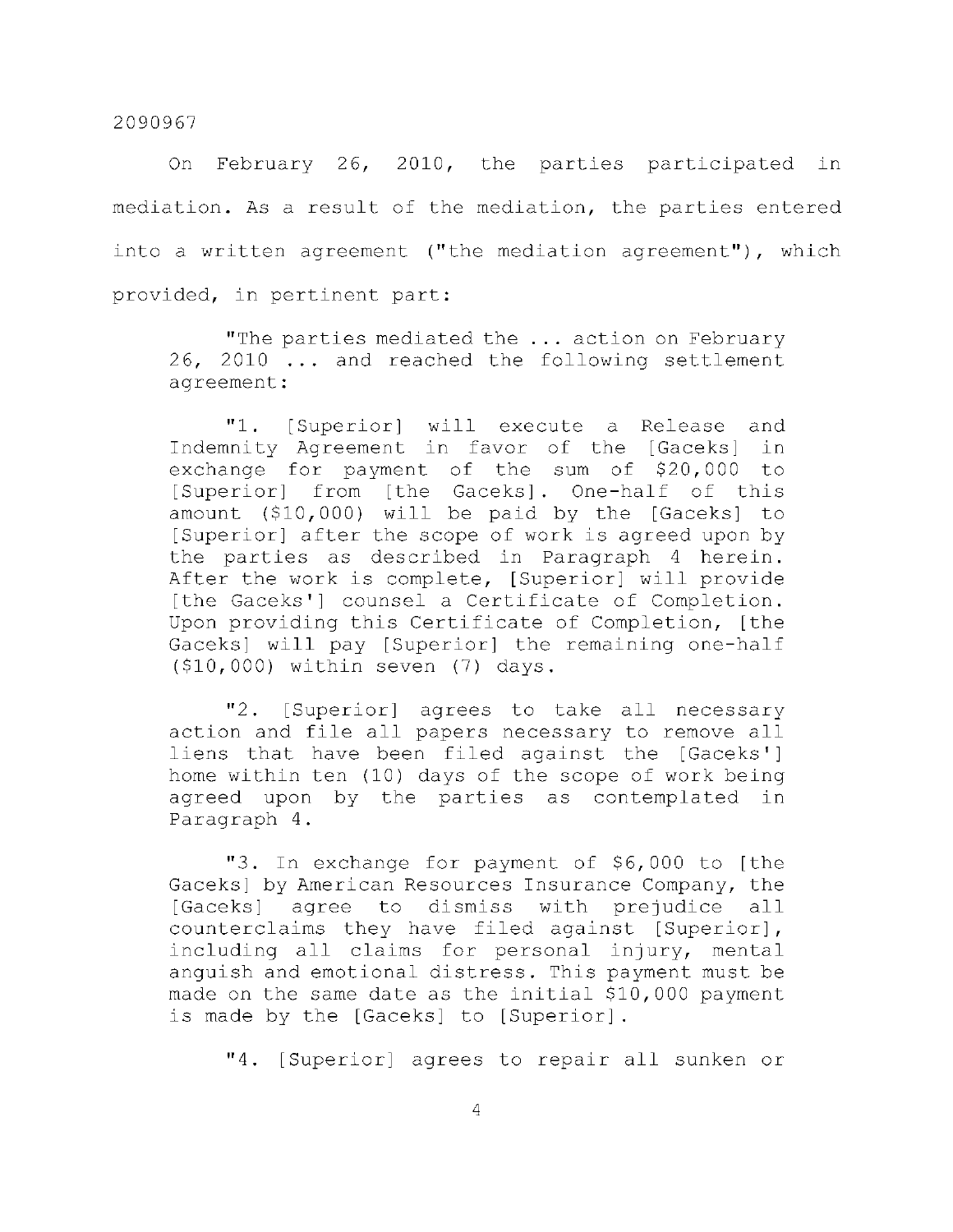depressed areas in the subject driveway in accordance with the Sims Stone Interlocking Concrete Paver Product Information Typical Installation Standards provided to [the Gaceks] with the 2/8/06 Proposal. All material is quaranteed to be as specified. All work to be completed in a professional manner according to industry standard practices. The square footage of the areas to be repaired must be agreed upon by all parties within 14 days from the date of this Agreement. Otherwise, the Settlement Agreement is void. Any repairs agreed upon herein will be performed by [Superior] within 30 days after the date of the agreed upon areas for repair are determined.

"5. [Superior] agrees to install a French drain from the carport to the street within 30 days after the date that the agreed upon areas for repair of the driveway in Paragraph No. 4 are determined."

On March 9, 2010, Superior moved to enforce the mediation agreement. Following a hearing, the trial court denied that motion on March 10, 2010.

On March 15, 2010, the trial court held a bench trial at which it received evidence ore tenus. On March 19, 2010, the trial court entered two judgments. One of those judgments granted Superior's partial-summary-judgment motion "as to the [Gaceks'] claims for Wantonness, Fraud, and Slander of Title" but did not grant it as to the Gaceks' "claims for emotional and/or mental damages." The other judgment ("the second March 19, 2010, judgment") found in favor of the Gaceks with respect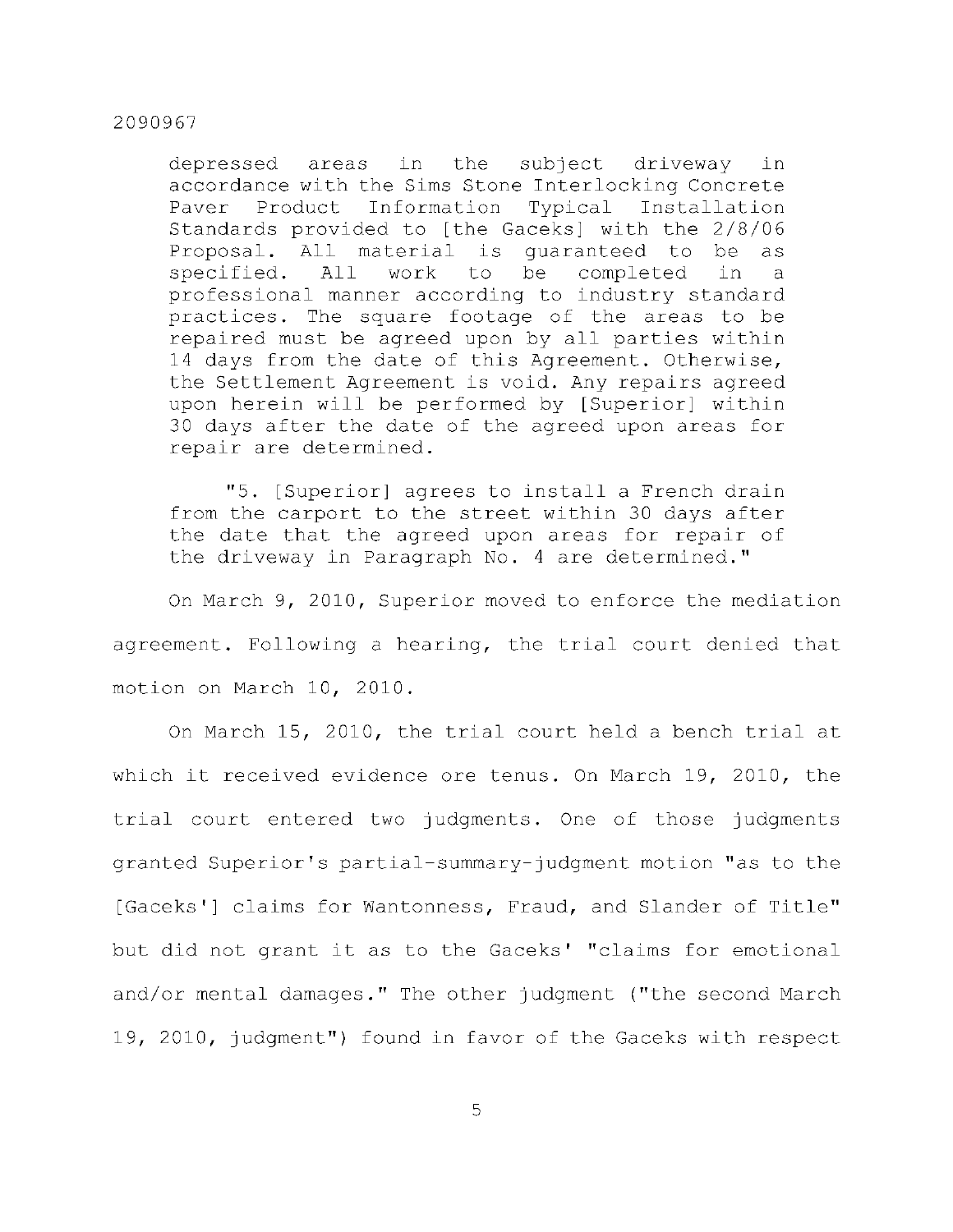to their counterclaims of breach of contract and negligence and awarded the Gaceks damages in the amount of \$60,500. Neither of the judgments entered by the trial court expressly adjudicated Superior's claims against the Gaceks.

On April 16, 2010, Superior filed a postjudgment motion, which the trial court denied on April 20, 2010. Superior then timely appealed to the supreme court, which transferred the appeal to this court pursuant to  $\frac{12-2-7}{6}$ , Ala. Code 1975.

Because neither of the two written judgments entered by the trial court on March 19, 2010, expressly adjudicated Superior's claims against the Gaceks, we remanded the action for the trial court to enter a judgment adjudicating those claims, and the trial court entered a judgment amending the second March 19, 2010, judgment to add a provision finding in favor of the Gaceks with respect to Superior's claims against the Gaceks.

#### Factual Background

In January 2006, the Gaceks, who then had a driveway ("the existing driveway") at their residence that was surfaced, in part, with concrete and, in part, with asphalt, wanted to install interlocking concrete pavers ("pavers")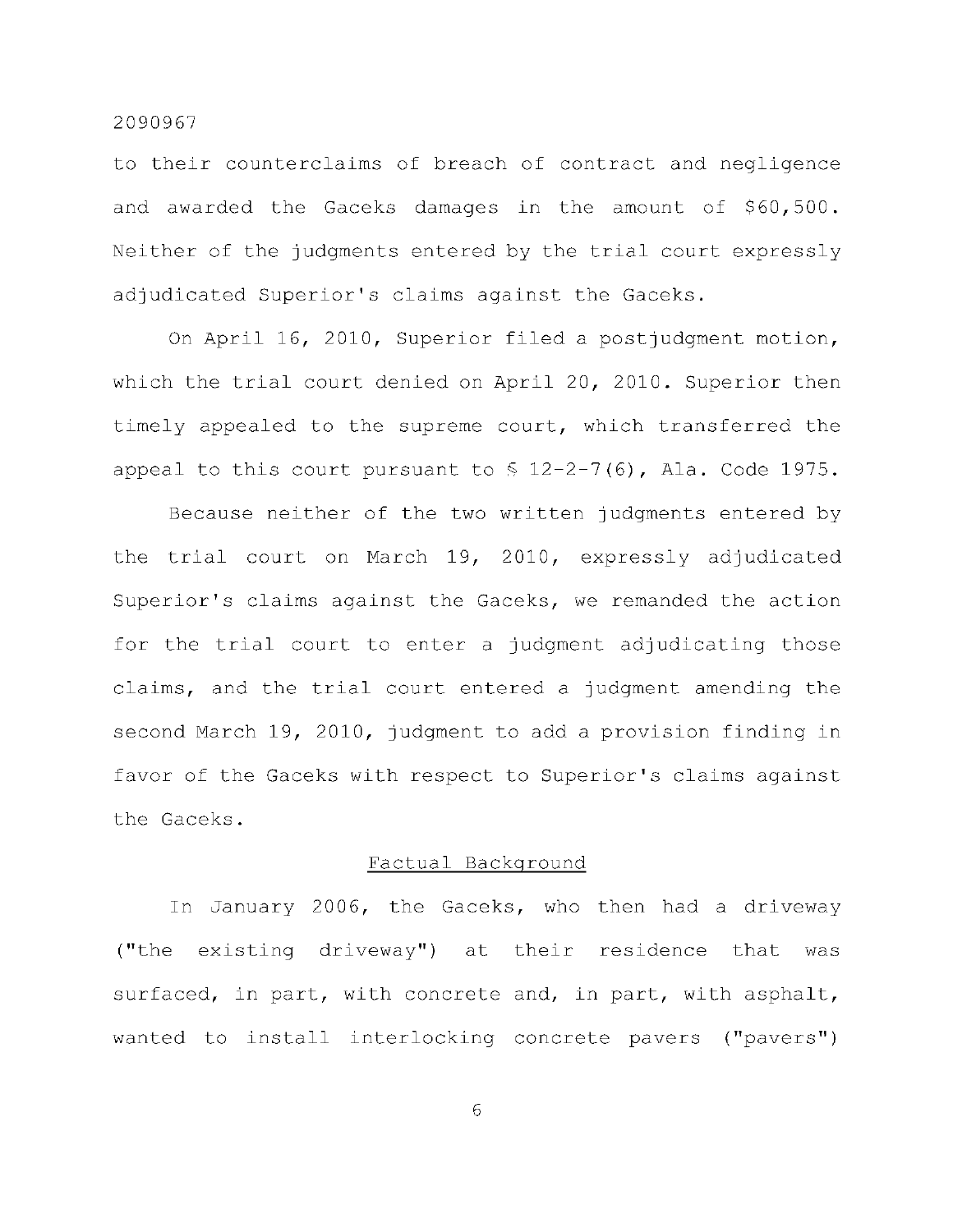where the existing driveway was located. Ted Buell, who was then a co-owner of Superior along with Michael Darby,<sup>2</sup> testified that he measured the area where the existing driveway was located in order to provide the Gaceks with a proposal for installing pavers where the existing driveway was located. Buell further testified that he measured the area where Mark R. Gacek told him to measure and that Buell's measurements indicated that Gacek had specified an area of approximately 5,000 square feet where he wanted the pavers installed .

After measuring the area where the pavers were to be installed, Buell prepared a written proposal dated February 8, 2006, and submitted it to the Gaceks. That proposal stated:

"We hereby submit specifications and estimates for:

"Interlocking Concrete Pavers Gassick [sic] Residence - Driveway

"Scope of Work:

"-Level necessary portion of driveway for required base.

"-Install base foundation (89/10 [crushed limestone] leveling pad approx.  $3" - 4"$  on top of existing driveway.

 ${}^{2}$ Buell ceased being an owner of Superior in 2008.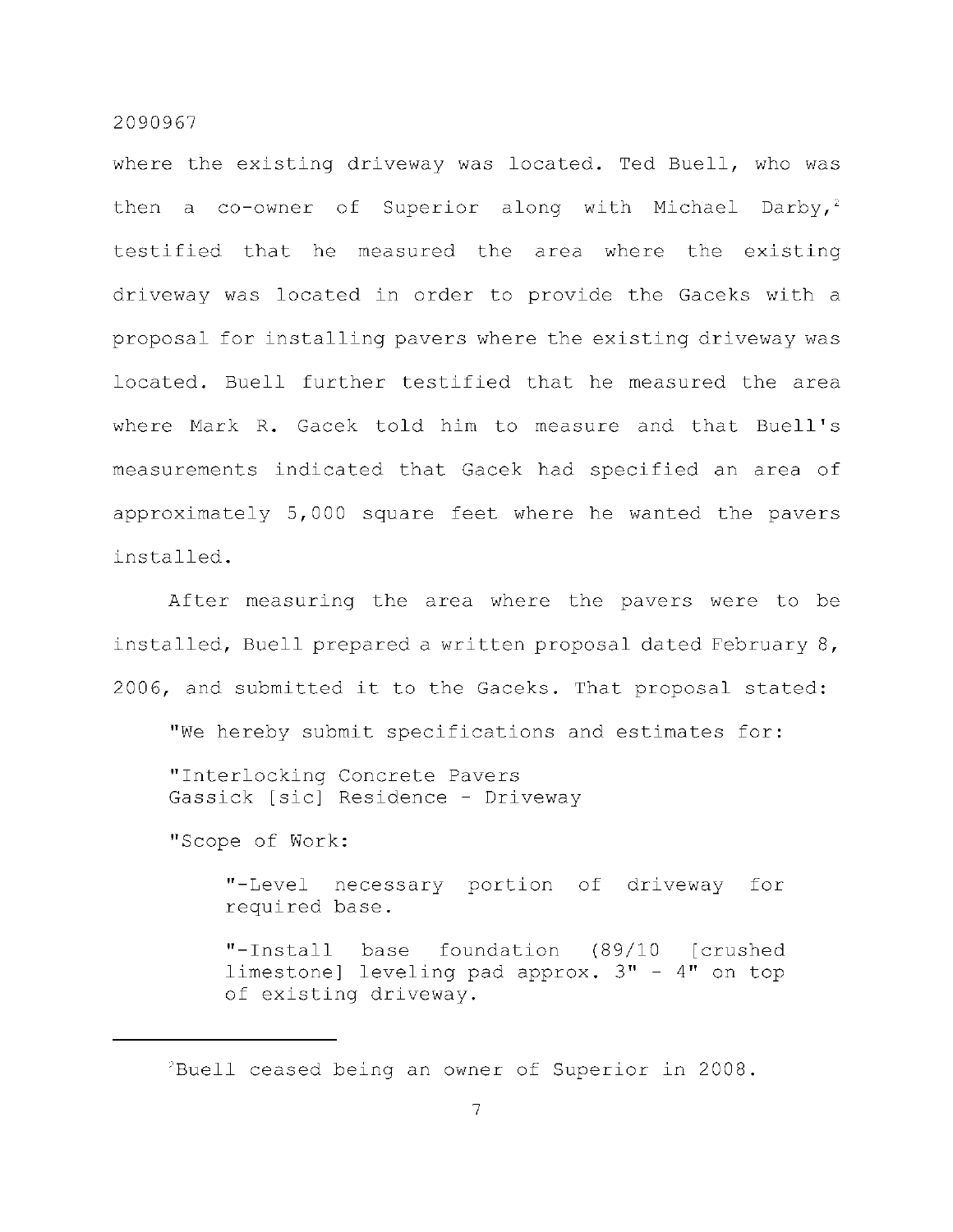"-Install interlocking concrete pavers. (Paver style and color to be determined by homeowner) in areas determined by owner.

"Approx: 5000 Square Feet Price per Sq. Ft. = \$9.00<br>Includes concrete pa concrete pavers, base material, installation .

"We propose hereby to furnish material and labor -complete in accordance with the above specifications, for the sum of: Forty Five Thousand and 00/100 Dollars (\$45,000)

"Payment to be made as follows:

"\$20,000 Down payment (will reserve materials before price increase). Balance due upon completion.

"All material is quaranteed to be as specified. All work to be completed in a professional manner according to standard practices. Any alteration or deviation from above specifications involving extra costs will be executed only upon written orders, and will become an extra charge over and above the estimate. All agreements contingent upon strikes, accidents or delays beyond our control. Owner to carry fire, tornado, and other necessary insurance. Our workers are fully covered by Worker's Compensation insurance. "

The Gaceks accepted the proposal, and it became the parties' contract. The Gaceks paid Superior a down payment in the amount of \$20,000 in March 2006. Superior began work on the project in July 2006.

Colin Schmidt, Superior's foreman on the project,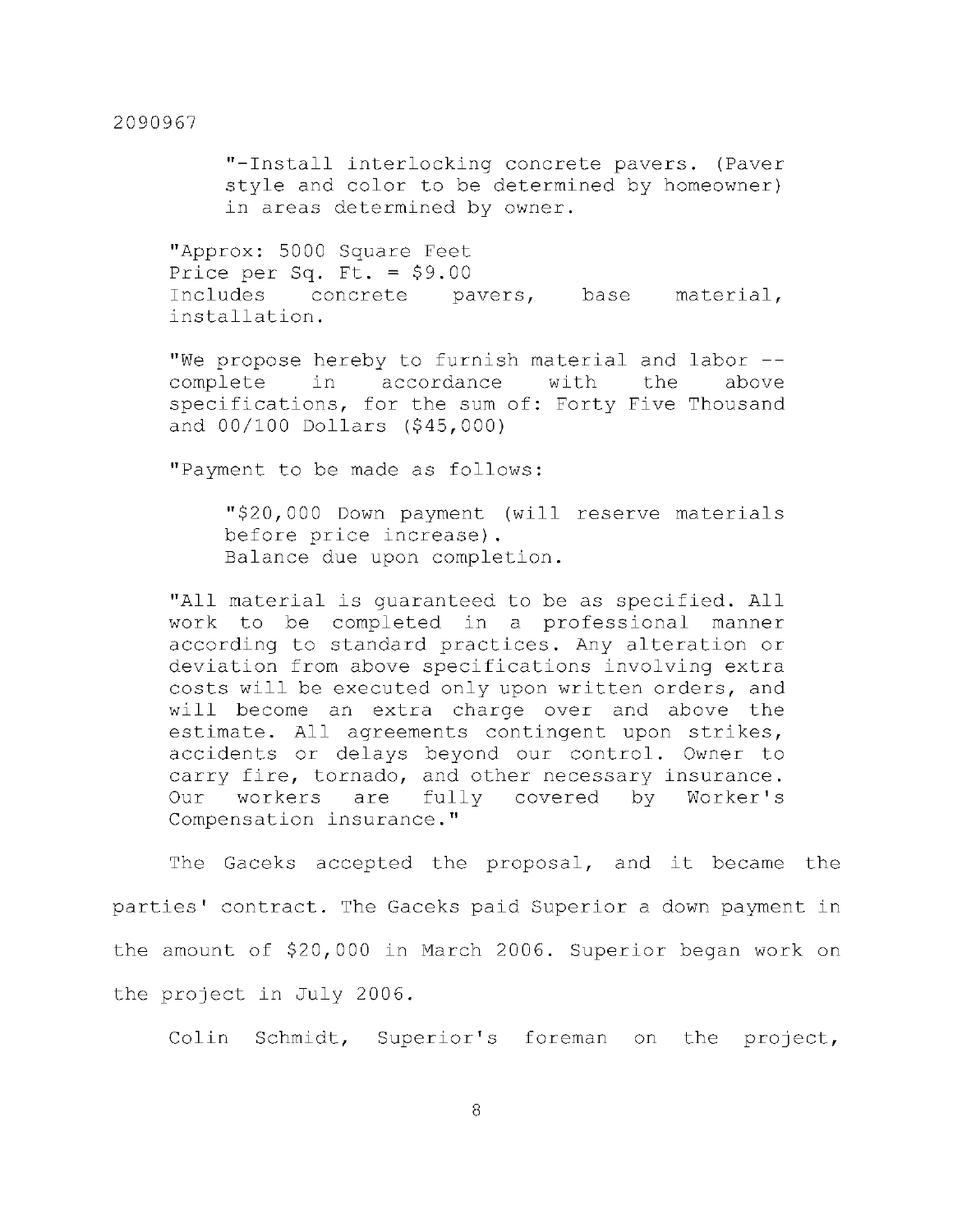testified as follows. Darby, who was then a co-owner of Superior and is now its sole owner, instructed Schmidt to install the pavers where the Gaceks wanted them installed and told him that the area where the pavers were to be installed amounted to approximately 5,000 square feet. Although Darby did not show Schmidt the contract, Schmidt understood from talking to Darby that he was supposed to install the pavers "pretty much where the old driveway was." He further understood that he was to put the pavers on top of the concrete where the concrete was still good and to remove the concrete where it would cause the pavers to be too high to tie into the road or the garage. Schmidt testified that, when he prepared the site for the installation of the pavers, he discovered that bushes had grown over the asphalt along the edges of the existing driveway and that the area of the existing driveway covered by the bushes had not been included in Buell's measurements. He realized that covering that additional area with pavers would result in pavers being installed in an area that exceeded 5,000 square feet. Schmidt testified that he asked Darby if Darby had realized that the edges of the existing driveway had become overgrown with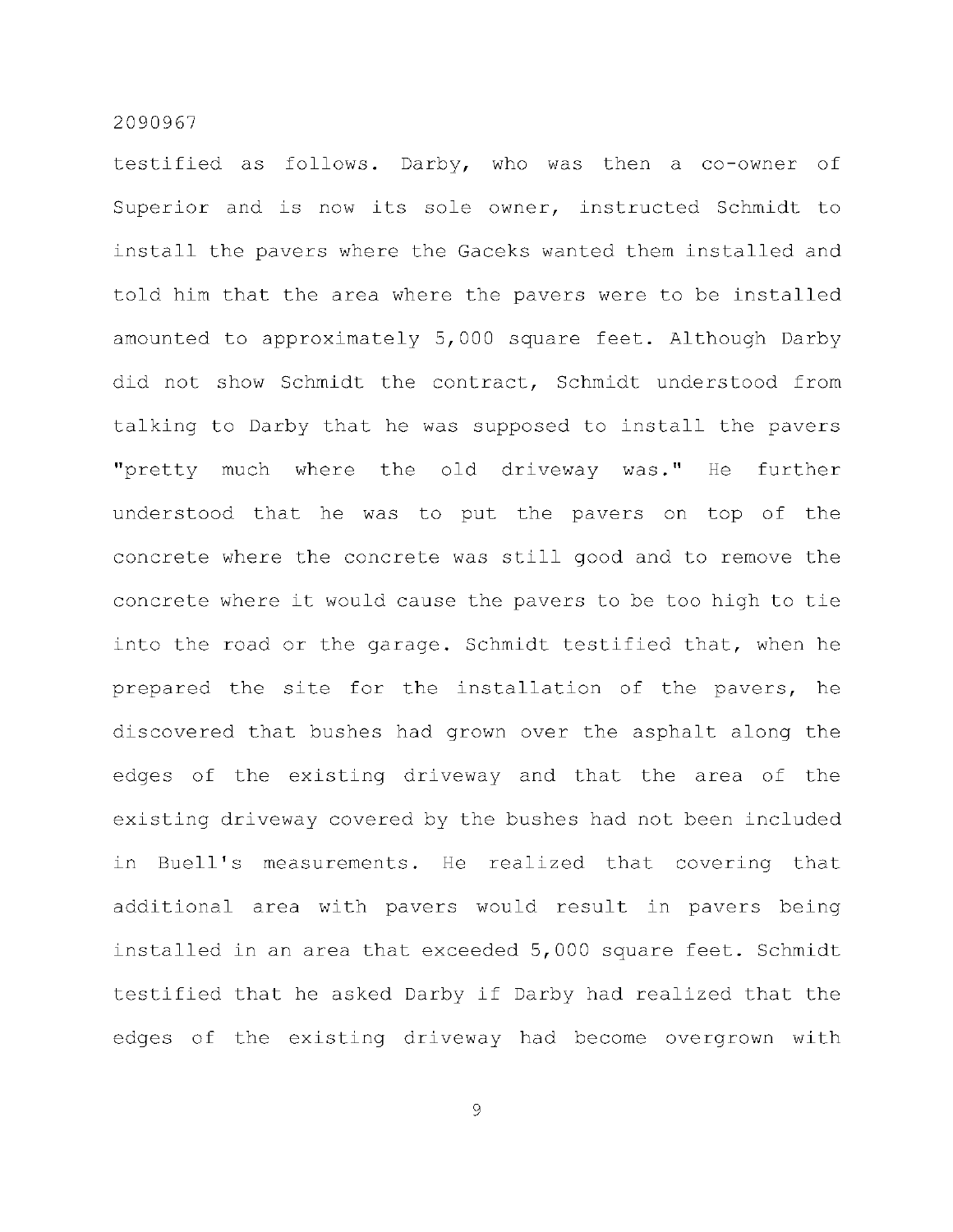bushes, and Darby answered in the negative.

Schmidt testified that he then asked the Gaceks whether they had noticed that the edges of the driveway had become overgrown with bushes, and they responded in the negative. Schmidt testified that he asked the Gaceks if they wanted him to install pavers where the edges of the existing driveway had become overgrown with bushes for the entire length of the existing driveway, and they answered in the affirmative. Schmidt testified that he did not tell the Gaceks how much additional area this would add to the 5,000 square feet referred to in the contract. Schmidt testified that, because Darby had not shown Schmidt the contract before he began work on the project, Schmidt did not know that the contract required Superior to install a  $3"$  to  $4"$  base of 89/10 crushed limestone before he installed the pavers and that he did not install such a base. Schmidt testified that, except in the areas where he removed portions of the concrete surface of the existing driveway, he merely put down a thin layer of sand on the concrete and asphalt surface of the existing driveway before installing the pavers. He further testified that, in order to make the pavers level with the road and the driveway,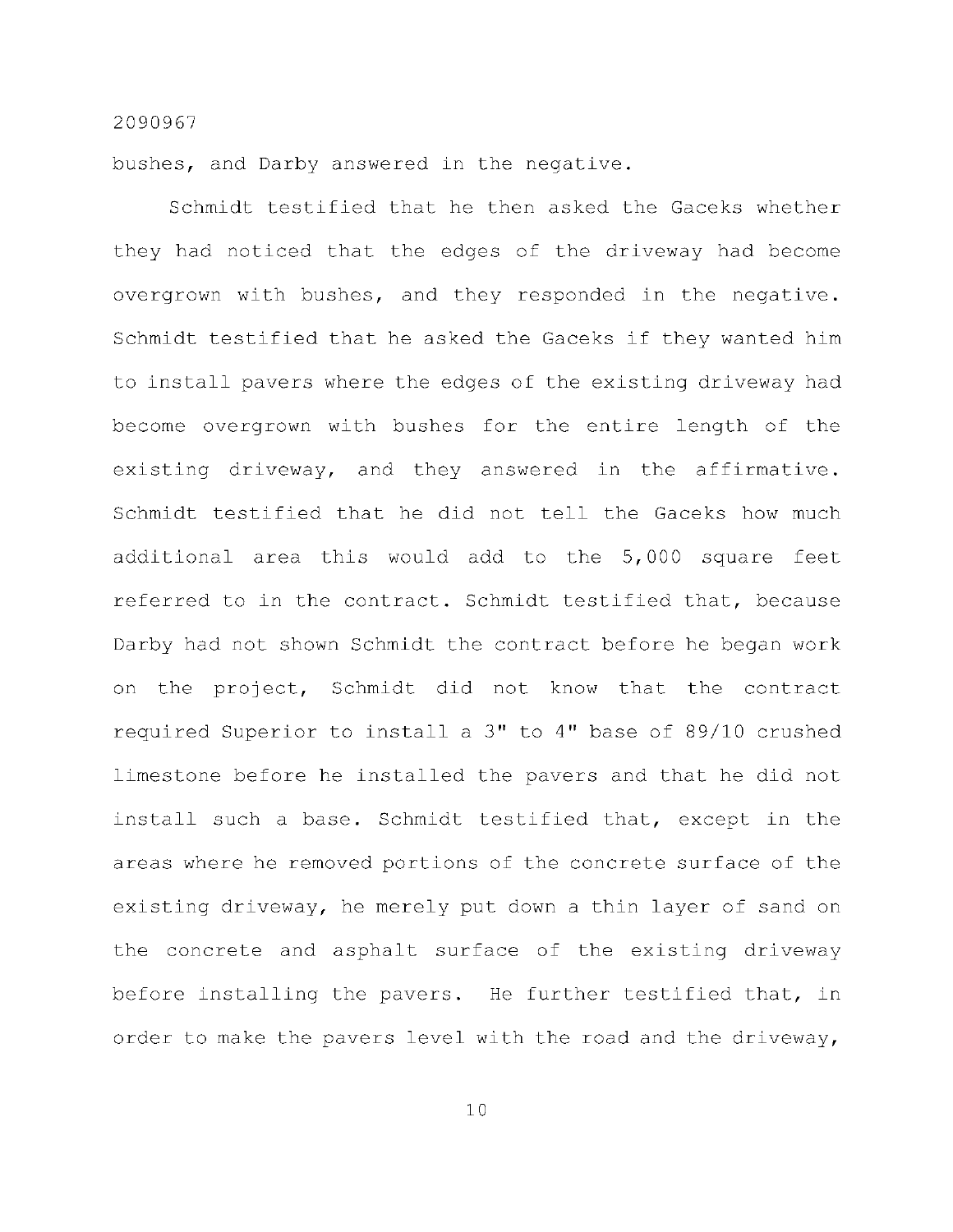he had to remove approximately  $1,000$  to  $1,500$  square feet of the concrete surface of the existing driveway and that, in those areas, he put down a  $2"$  to  $4"$  layer of sand before installing the pavers. Schmidt estimated that installing pavers where the edges of the existing driveway had become overgrown with bushes had increased the area covered with pavers from the  $5,000$  square feet measured by Buell to  $6,600$ square feet.

Peter Gacek and Mark Gacek, the Gaceks' sons, testified that the edges of the existing driveway were not covered with grass or bushes when Buell measured the existing driveway.

Superior completed its work in August 2006. On September 8, 2006, the Gaceks paid Superior \$12,000, bringing the total amount they had paid to Superior to \$32,000. During September 2006, a dispute arose between Superior and the Gaceks regarding the amount the Gaceks owed Superior. Superior contended that, in addition to the  $$45,000$  specified by the contract, the Gaceks owed Superior  $$14,400$  (\$9.00 per square foot multiplied by  $1,600$  square feet) for its installing pavers in the 1,600-square-foot area of the driveway that Superior claimed had been overgrown with bushes when Buell had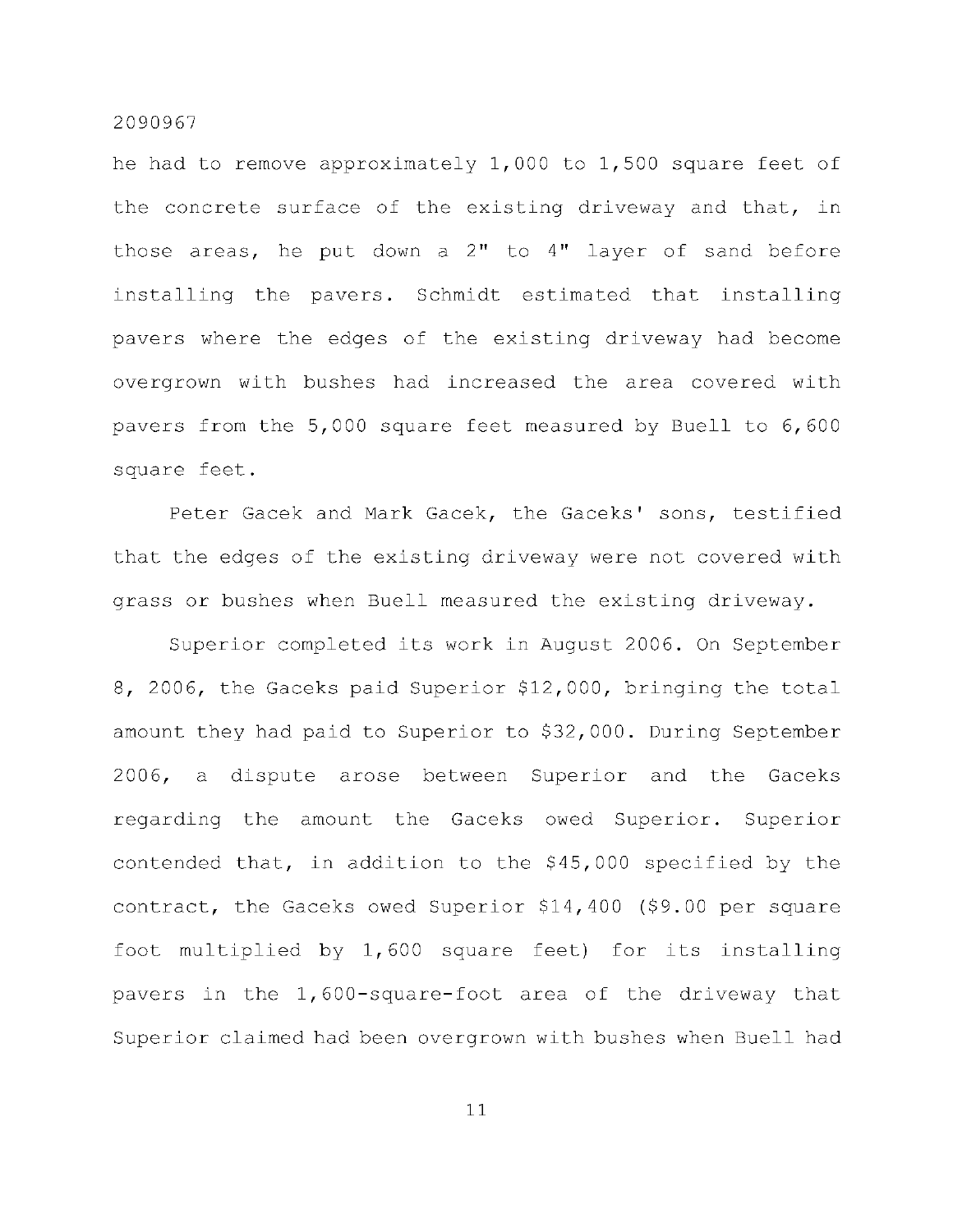measured the existing driveway. The Gaceks contended that the contract specified a total price of \$45,000 for installing pavers in the area covered by the existing driveway.

In October 2006, the Gaceks gave Superior a check in the amount of  $$14,500$ , which consisted of the  $$13,000$  difference between the \$45,000 price referred to in the contract and the \$32,000 the Gaceks had already payed Superior and an extra \$1,500 they had agreed to pay Superior for removal of portions of the concrete surface of the existing driveway. The words "paid in full" were written on the check. Superior negotiated that check but continued to insist that the Gaceks owed Superior an additional  $$14,400$  for installing pavers on the 1,600 square feet of the existing driveway that Superior claimed it had not included in its original measurement of the existing driveway.

After Superior completed its work, the pavers began to move, creating gaps between the pavers. In addition, water began to flow into the Gaceks' garage when it rained. The Gaceks complained to Superior about the problems with the pavers; however, Superior did not correct the problems. Dan Pressley, the general manager of Southern Paver Systems,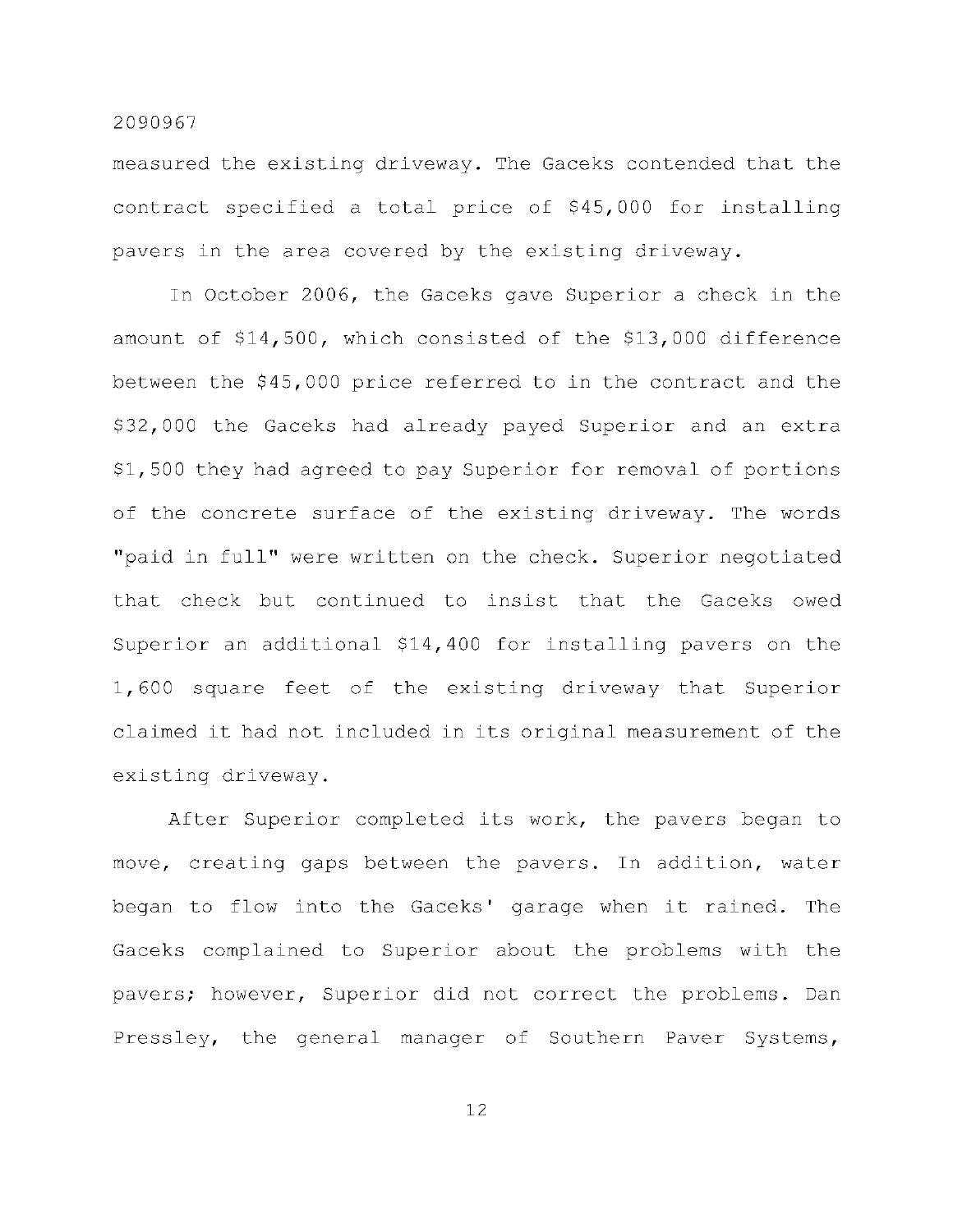testified that he had inspected the work performed by Superior at the Gaceks' request. He testified that he had found no  $89/10$  crushed-limestone base under the pavers; that, in some areas where Superior had removed portions of the existing driveway, he had found sand under the pavers and that, in the other areas where Superior had removed portions of the existing driveway, he had found nothing but topsoil. He testified that the rest of the pavers installed by Superior were installed either on the asphalt surface of the existing driveway or on the concrete surface of the existing driveway. He also testified that he had observed that the pavers in the Gaceks' driveway had begun to move, which had created gaps between the pavers. He testified that the movement of the pavers was caused by the absence of a proper base under them. He also testified that, as water got into the gaps between the pavers and more and more traffic traveled over the driveway, more and more gaps would open up between the pavers. Moreover, he testified that, because soil, asphalt, and concrete all settle differently from one another, in order to correct the defects in the driveway installed by Superior, all the pavers would need to be removed, cleaned, and stored on pallets while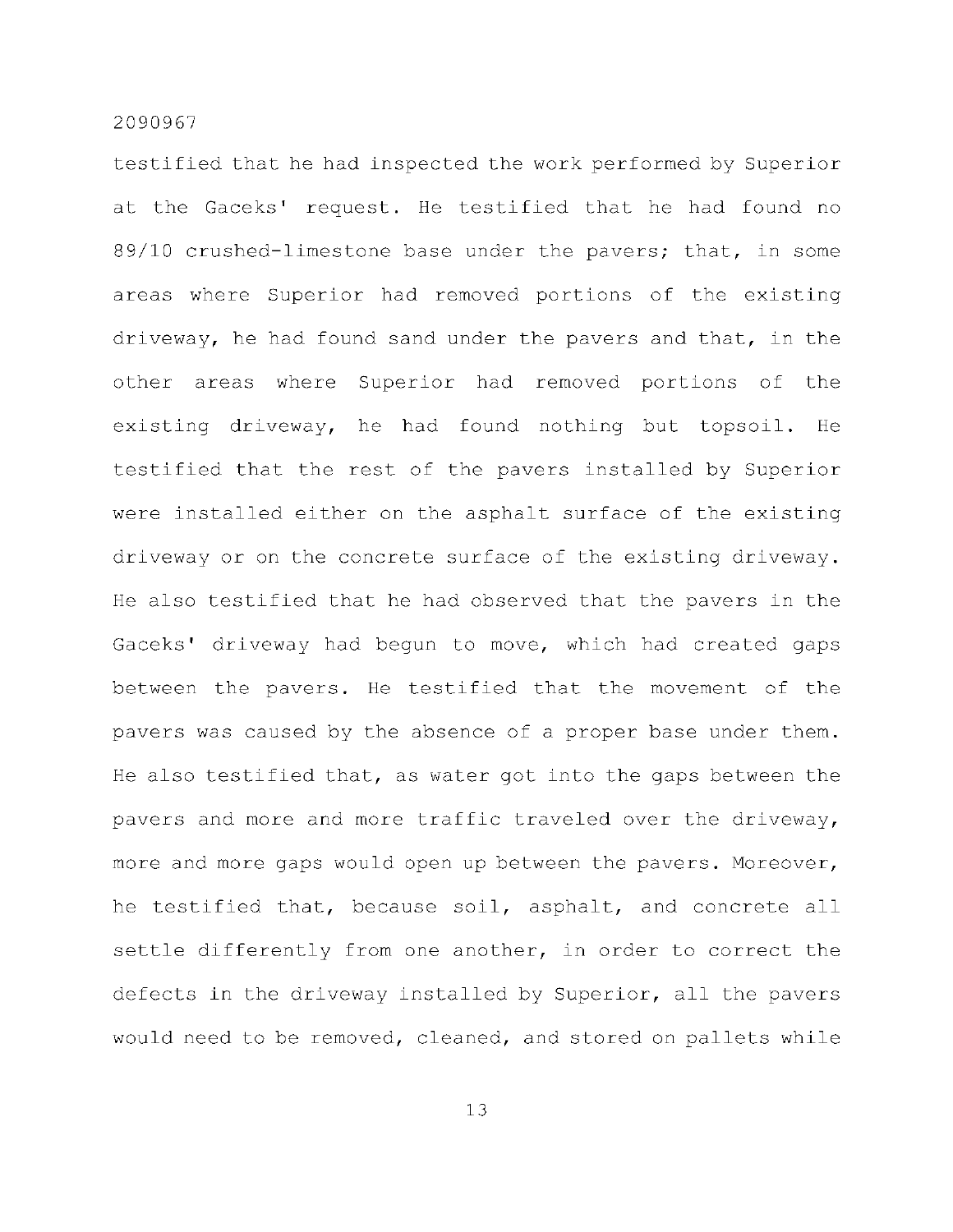the area under the pavers was excavated and replaced with an  $89/10$  crushed-limestone base and then all the pavers would have to be installed again. Furthermore, he testified that his company would charge \$67,436 to perform that work.

In addition, Pressley testified that the work Superior had performed had caused water to flow into the Gaceks' garage when it rained and that, in order to cure that problem, pipe would have to be installed so that the water would flow from the garage to the street. Pressley testified that the cost of installing such a drain pipe would be approximately \$5,000.

# Standard of Review

Because the trial court received evidence ore tenus, our review is governed by the following principles:

"When ore tenus evidence is presented, a presumption of correctness exists as to the trial court's findings on issues of fact; its judgment based on these findings of fact will not be disturbed unless it is clearly erroneous, without supporting evidence, manifestly unjust, or against the great weight of the evidence.  $J \& M$  Bail Bonding Co. v. Hayes, 748 So. 2d 198 (Ala. 1999); Gaston v. Ames, 514 So. 2d 877 (Ala. 1987). When the trial court in a nonjury case enters a judgment without making specific findings of fact, the appellate court 'will assume that the trial judge made those findings necessary to support the judgment.' Transamerica Commercial Fin. Corp. v. AmSouth Bank, 608 So. 2d 375, 378 (Ala. 1992). Moreover, '[u]nder the ore tenus rule, the trial court's judgment and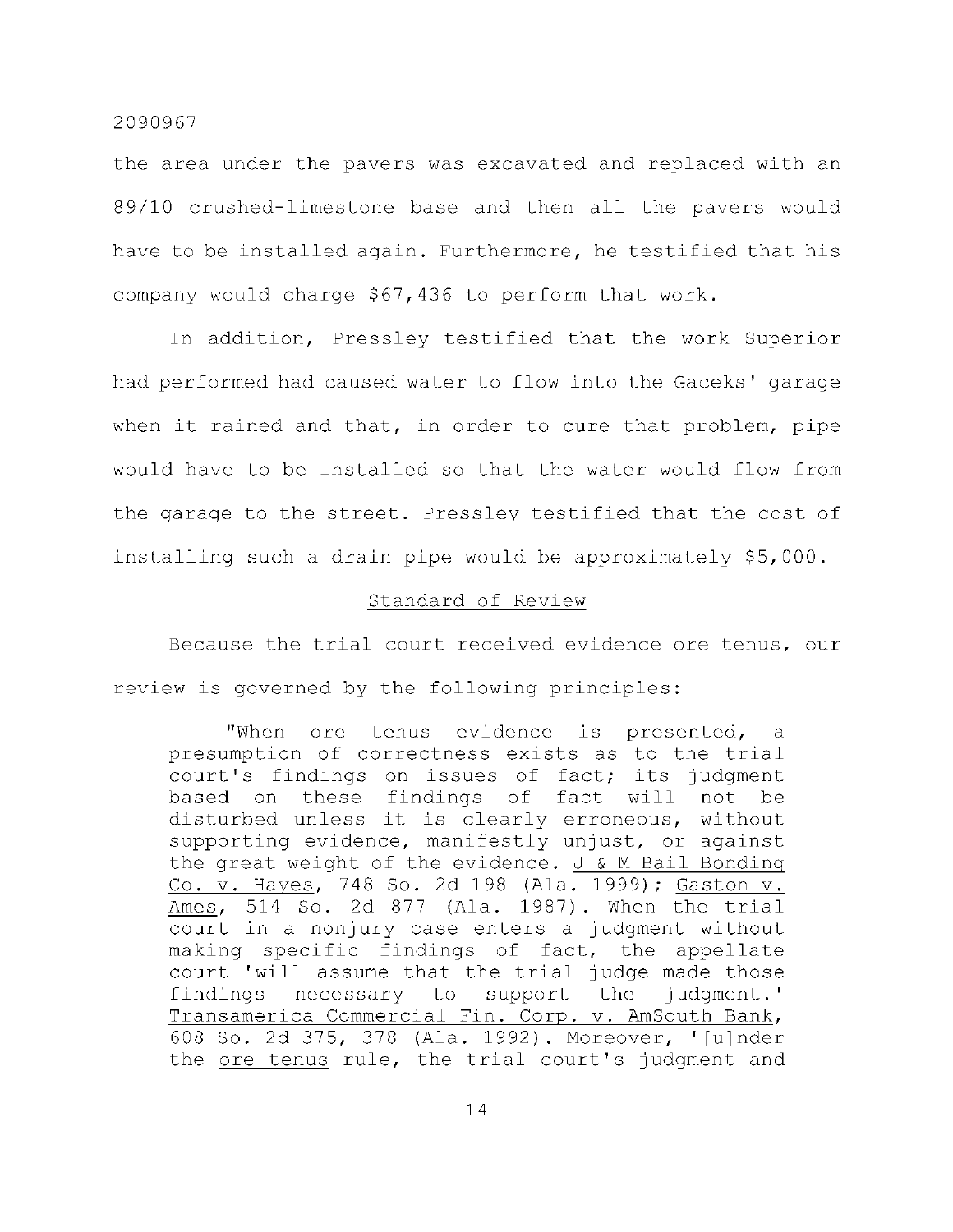all implicit findings necessary to support it carry a presumption of correctness. ' Transamerica, 608 So. 2d at 378. However, when the trial court improperly applies the law to facts, no presumption of correctness exists as to the trial court's judgment. Allstate Ins. Co. v. Skelton, 675 So. 2d 377 (Ala. 1996); Marvin's, Inc. v. Robertson, 608 So. 2d 391 (Ala. 1992); Gaston, 514 So. 2d at 878; Smith v. Style Advertising, Inc., 470 So. 2d 1194 (Ala. 1985); League v. McDonald, 355 So. 2d 695 (Ala. 1978). 'Questions of law are not subject to the ore tenus standard of review.' Reed v. Board of Trustees for Alabama State Univ., 778 So. 2d 791, 793 n. 2 (Ala. 2000). A trial court's conclusions on legal issues carry no presumption of correctness on appeal. Ex parte Cash,  $624$  So. 2d  $576$ ,  $577$  (Ala. 1993). This court reviews the application of law to facts de novo. Allstate, 675 So. 2d at 379 ('[W]here the facts before the trial court are essentially undisputed and the controversy involves questions of law for the court to consider, the [trial] court's judgment carries no presumption of correctness.')."

City of Prattville v. Post, 831 So. 2d 622, 627-28 (Ala. Civ.

App. 2002).

# Analysi s

Superior argues that the trial court erred in ruling in favor of the Gaceks with respect to Superior's breach-ofcontract claim because it based that ruling on two erroneous grounds. First, Superior argues that the trial court based its ruling in favor of the Gaceks on the ground that the contract was a fixed-price contract specifying a total fixed price of \$45,000 for the installation of pavers regardless of the size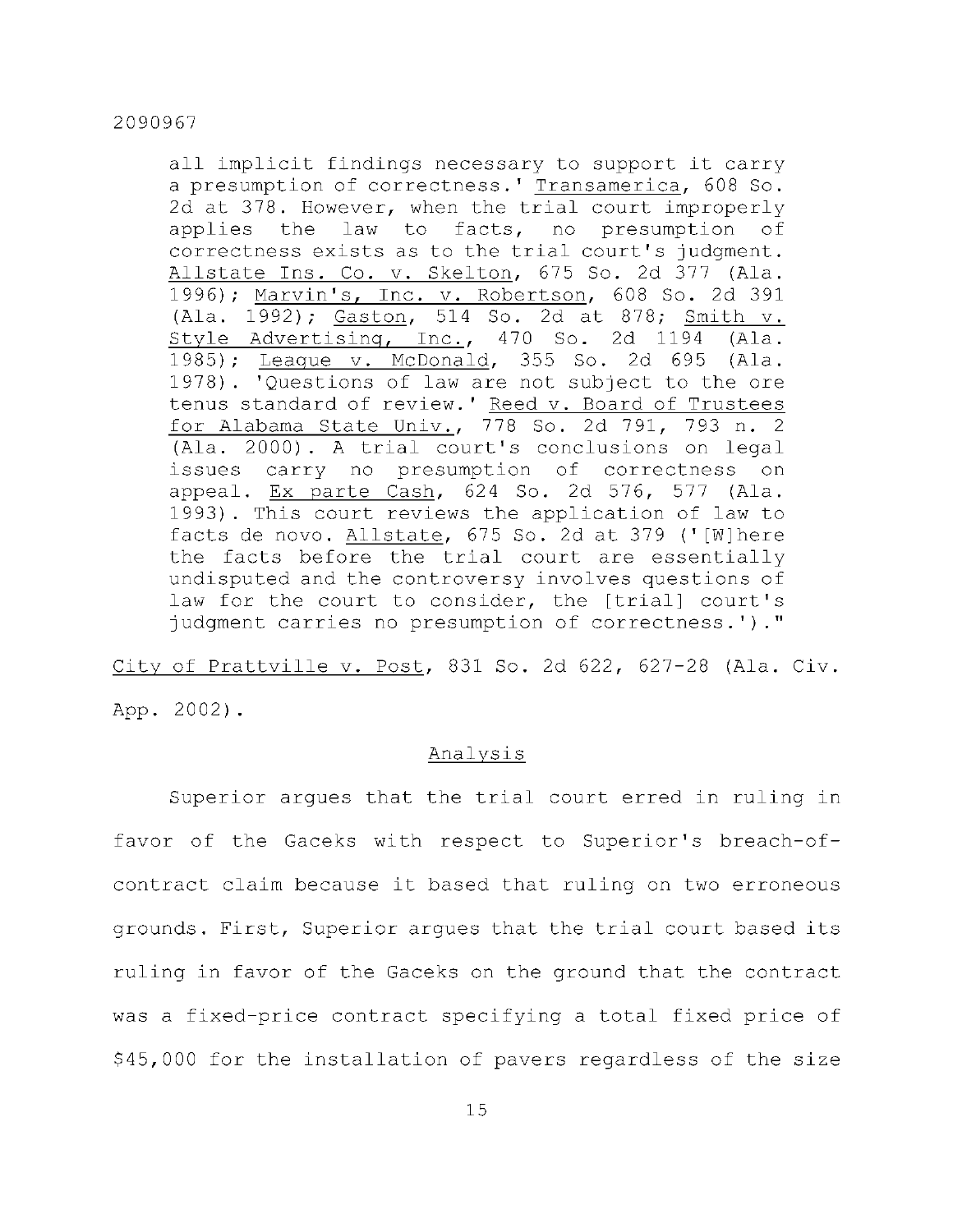of the area where Superior installed pavers and that that was an erroneous ground for ruling in favor of the Gaceks because, Superior argues, the contract was a unit-price contract providing for a total price to be determined by multiplying the unit price of \$9.00 per square foot times the number of square feet where Superior installed pavers. Thus, according to Superior, the total amount Superior was entitled to under the contract was  $$59,400$  (6,600 square feet multiplied by the unit price of \$9.00 equals  $$59,400$ ) rather than \$45,000, and, therefore, Superior asserts, the Gaceks owe Superior \$14,400.

Second, Superior argues that the trial court based its ruling in favor of the Gaceks on the ground that the parties did not execute a written order agreeing to the installation of pavers on the additional  $1,600$  square feet as an extra charge in accordance with the provision of the contract providing that "[a]ny alteration or deviation from above specifications involving extra costs will be executed only upon written orders, and will become an extra charge over and above the estimate." Superior argues that this second ground for the trial court's ruling in favor of the Gaceks is erroneous because, Superior says, it is contrary to the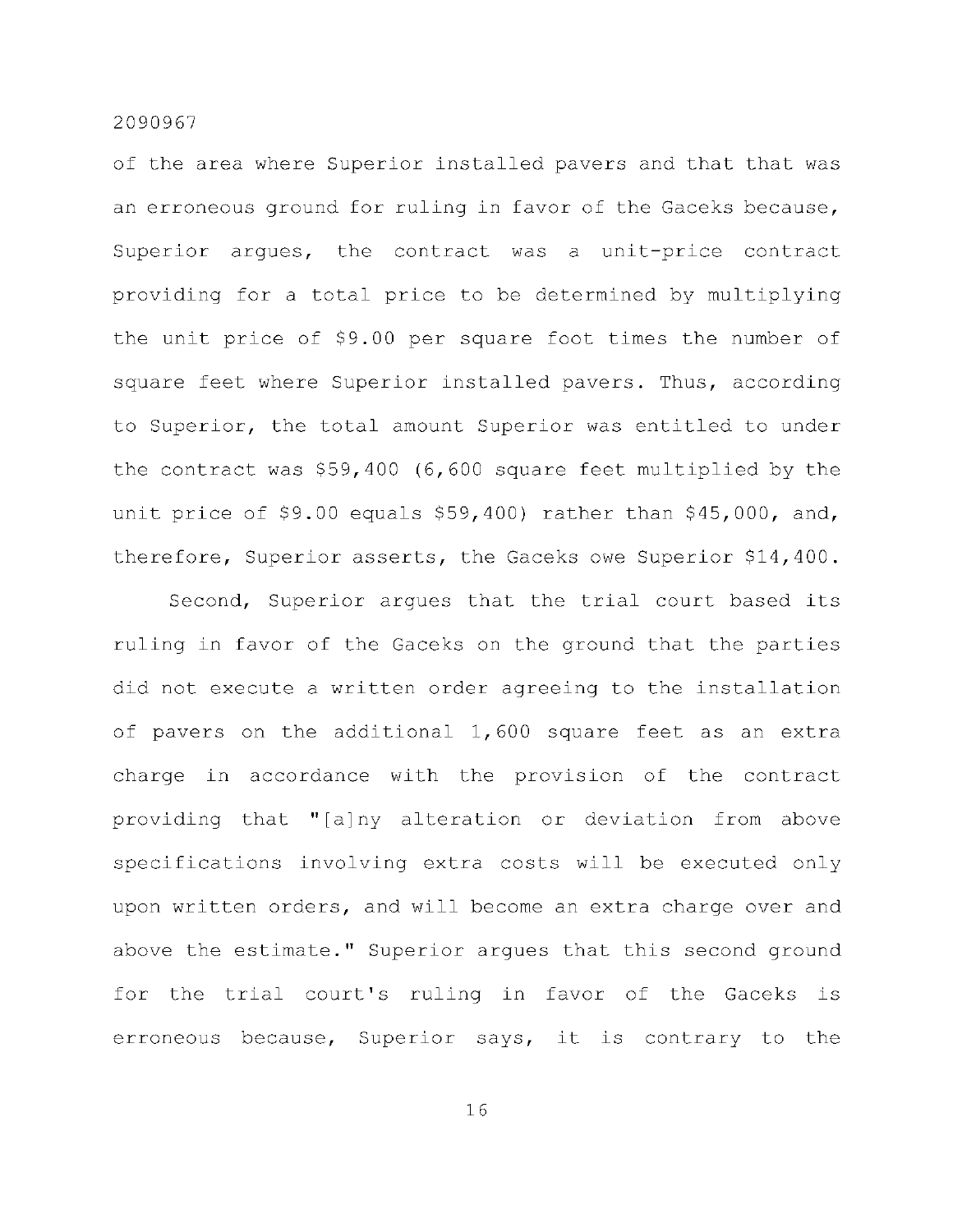intention of the parties as expressed in the contract and as expressed in the testimony of Buell.

However, assuming, without deciding, that Superior's arguments regarding those two grounds are correct, the record nonetheless presents another valid legal basis for the trial court's ruling in favor of the Gaceks with respect to Superior's breach-of-contract claim, and, subject to exceptions not here applicable, "this [c]ourt will affirm the trial court on any valid legal ground presented by the record, regardless of whether that ground was considered, or even if it was rejected, by the trial court." Liberty Nat'l Life Ins. Co. v. University of Alabama Health Servs. Found., P.C., 881 So. 2d 1013, 1020 (Ala. 2003).

In order to prevail on a breach-of-contract claim, a plaintiff must prove, among other things, "[its] own performance under the contract." State Farm Fire & Cas. Co. v. Williams, 926 So. 2d 1008, 1013 (Ala. 2005). In order to satisfy that element, the plaintiff must prove that it substantially performed its obligations under the contract. See Mac Pon Co. v. Vinsant Painting & Decorating Co., 423 So. 2d 216, 218 (Ala. 1982). "Substantial performance of a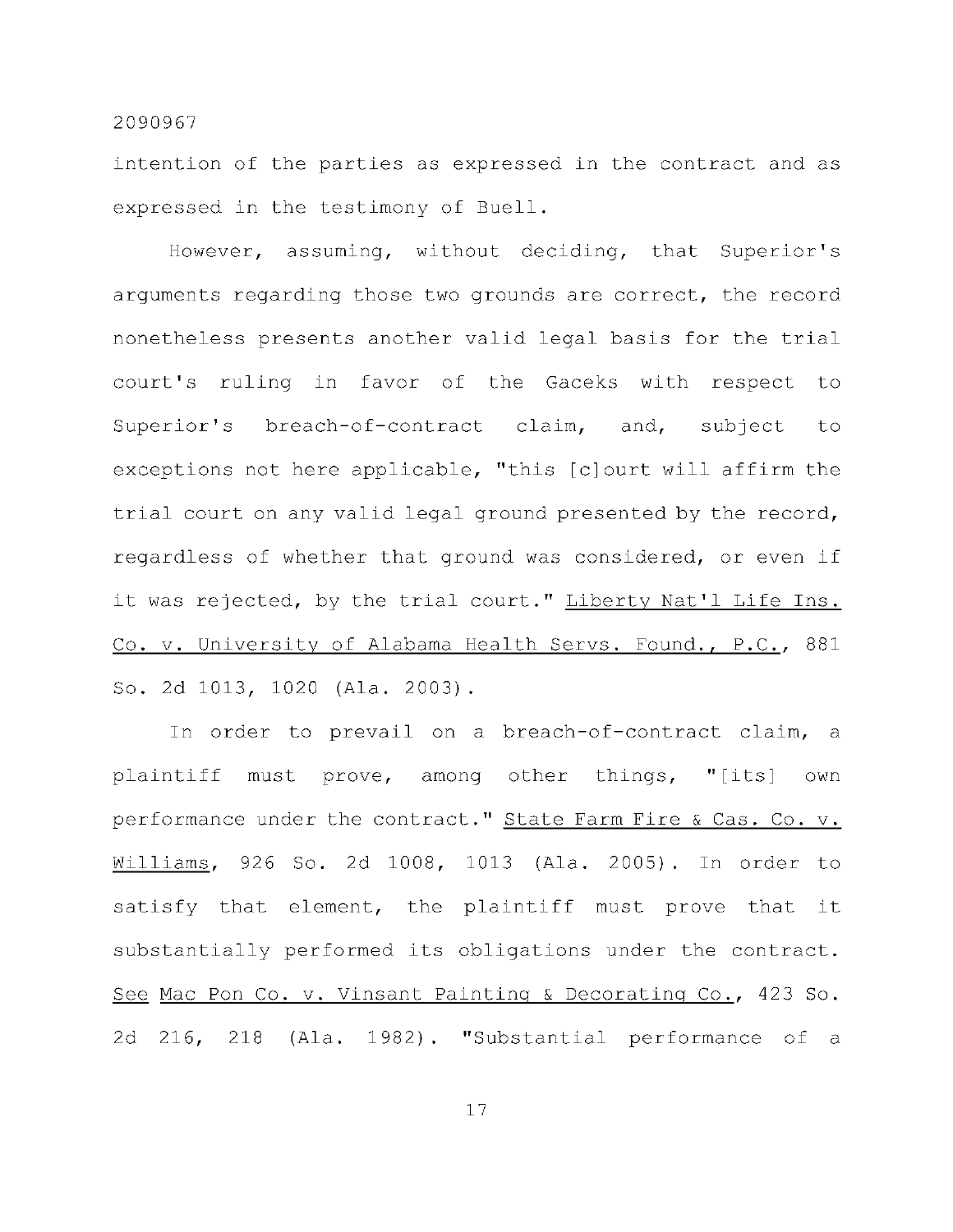contract does not contemplate exact performance of every detail but performance of all important parts." Id. "Whether a party has substantially performed a promise under a contract is a question of fact to be determined from the circumstances of each case." Cobbs v. Fred Burgos Constr. Co., 477 So. 2d 335, 338 (Ala. 1985).

In the case now before us, the undisputed evidence established that Superior did not install a base of 3" to 4" of 89/10 crushed limestone before installing the pavers as required by the contract. Pressley testified that Superior's failure to install that base caused the pavers to move, that the movement of the pavers allowed gaps to form between the pavers, and that the gaps allowed water into the gaps between the pavers, which, in turn, caused the pavers to move further apart. Based on that evidence, the trial court could have found that, because Superior did not install the 3" to 4" base of 89/10 crushed limestone before installing the pavers, Superior did not substantially perform the contract.

In this case, the trial court made no specific findings of fact. When a trial court makes no specific findings of fact, this court will assume that the trial court made those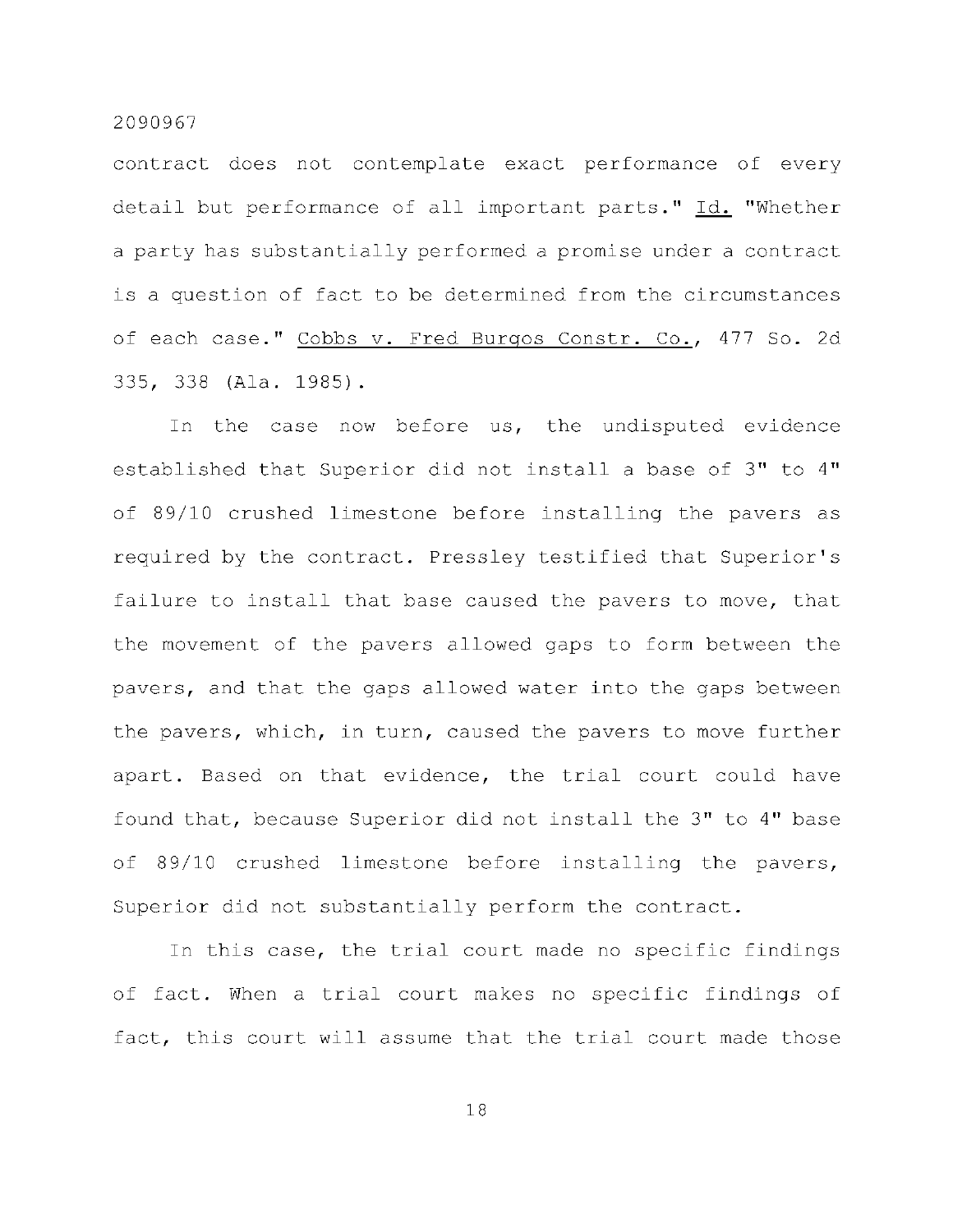findings necessary to support the judgment. See Transamerica Commercial Fin. Corp. v. AmSouth Bank, N.A., 608 So. 2d 375,  $378$  (Ala. 1992) ("Because the trial judge made no specific findings of fact, this Court will assume that the trial judge made those findings necessary to support the judgment."). Accordingly, because the record contains credible evidence from which the trial court could have found that Superior did not substantially perform the contract, we affirm the ruling of the trial court in favor of the Gaceks with respect to Superior's breach-of-contract claim on that ground.

Superior also argues that the trial court erred in ruling in favor of the Gaceks with respect to Superior's claim that the Gaceks owed Superior  $$14,400$  for work and labor Superior had performed.

"In an action for work and labor, the measure of recovery is the reasonable value of such work and labor performed. If such work and labor has no reasonable value for the purpose for which it was requested, there may be no recovery. Our examination of the testimony discloses a conflict as to quantity, quality and value of such work. It is the duty of the court hearing the testimony ore tenus to resolve the conflict and render a judgment accordingly. Having reached and entered such judgment, it is supported by a presumption of correctness upon appeal. Such presumption may be overcome only by a showing of absence of support in the evidence or that it is unjust."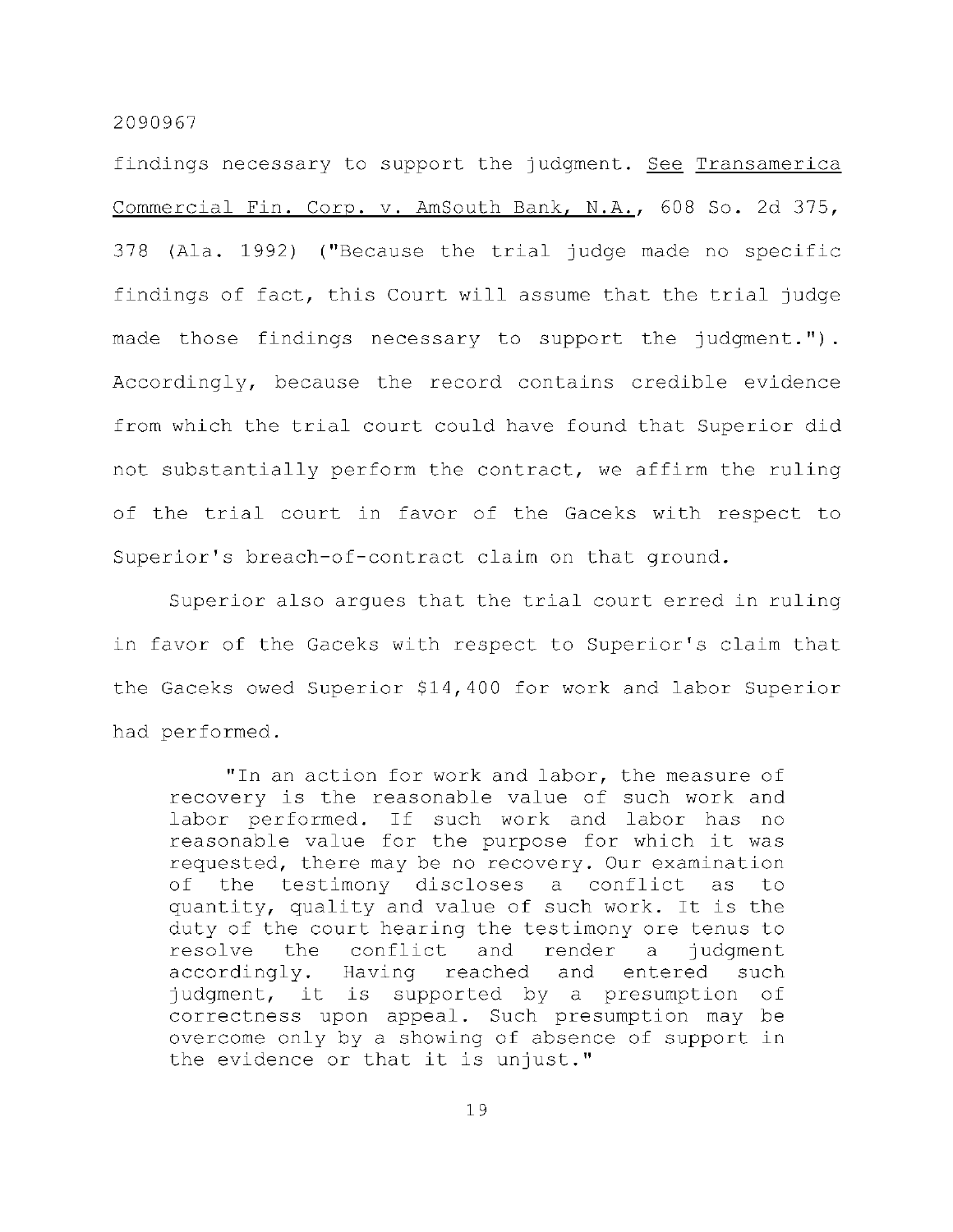Jones v. LeFlore, 421 So. 2d 1287, 1288 (Ala. Civ. App. 1982) (citation omitted). The record contains evidence from which the trial court could have found that, because Superior did not install the base of  $3"$  to  $4"$  of  $89/10$  crushed limestone specified by the contract, the total value of the work and labor performed by Superior did not exceed the \$46,500 the Gaceks paid Superior and, therefore, that Superior was not entitled to prevail on its claim that the Gaceks owed Superior \$14,400 for work and labor done. As noted above, because the trial court did not make any specific findings of fact in this case, we will assume that the trial court made those findings necessary to support its judgment. See Transamerica, supra. Moreover, because a finding that the total value of the work and labor performed by Superior did not exceed the \$46,500 the Gaceks paid Superior is supported by credible evidence, we cannot reverse the trial court's ruling in favor of the Gaceks with respect to Superior's claim that the Gaceks owed Superior \$14,400 for work and labor done. See Jones, supra.

Superior also argues that the trial court erred in awarding the Gaceks damages in the amount of \$60,500 on their claims because, Superior says, that award constituted the cost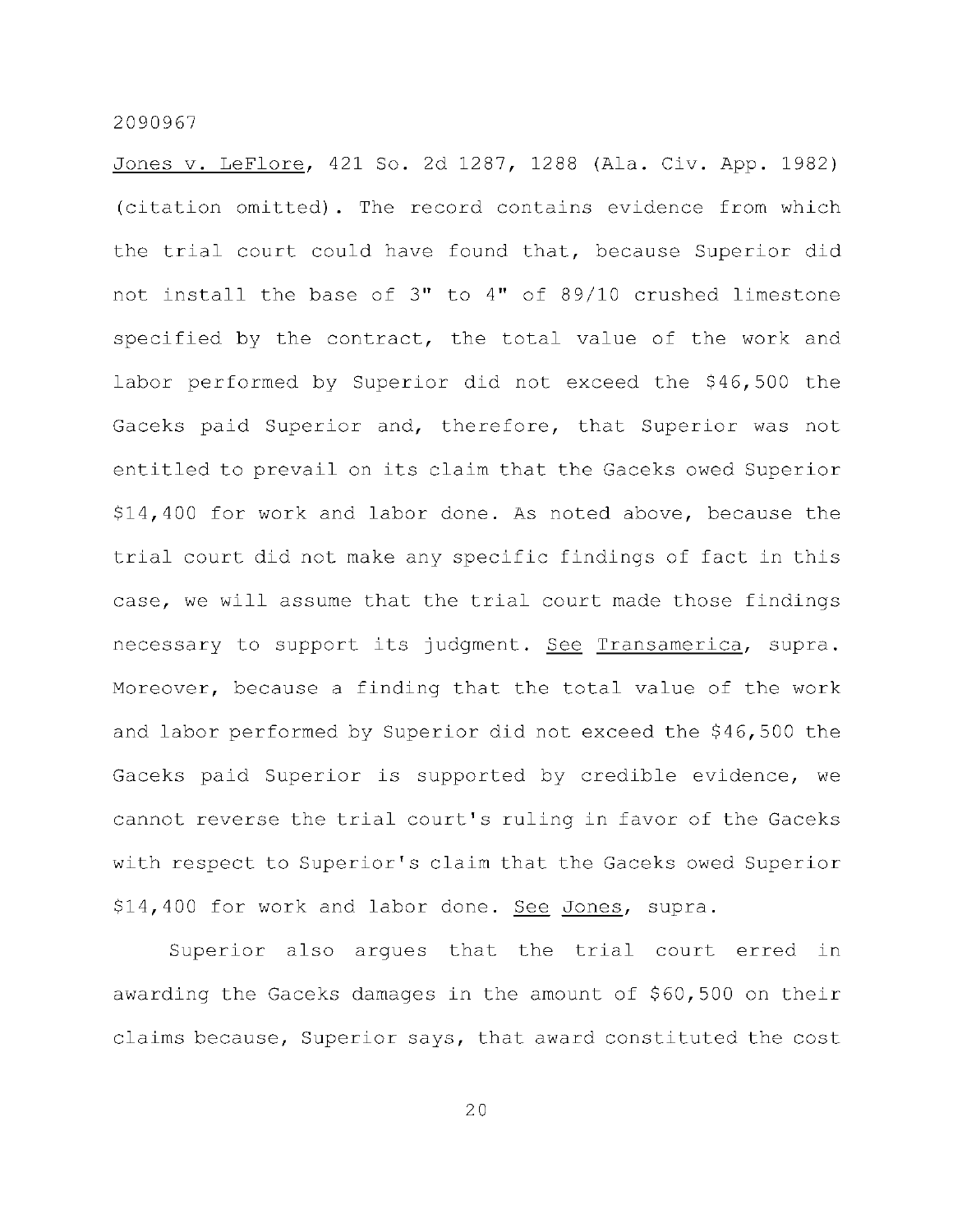to repair the defects in Superior's work instead of the difference between the market value of the Gaceks' property with the driveway constructed in a workmanlike manner in accordance with the contract and the market value of the Gaceks' property with the driveway as actually constructed by Superior. Superior arques that this was error because, given the circumstances of this case, the award of repair costs constitutes economic waste. Superior cites Jacob & Youngs, Inc. v. Kent, 230 N.Y. 239, 129 N.E. 889 (1921), in support of this argument.

In Jacob & Youngs, Kent contracted with Jacob & Youngs, Inc. ("Jacob"), a contractor, to build a dwelling for a price of approximately  $$77,000$ . One of the specifications for the plumbing work provided that "'[a]ll wrought-iron pipe must be well galvanized, lap welded pipe of the grade known as "standard pipe" of Reading manufacture. '" 230 N.Y. at 240, 129 N.E. at 890. Jacob completed the construction in June 1914, and Kent occupied the dwelling without complaint until he discovered in March 1915 that some of the pipe had been made in factories other than Reading. The architect then ordered Jacob to do the plumbing work anew. Because most of the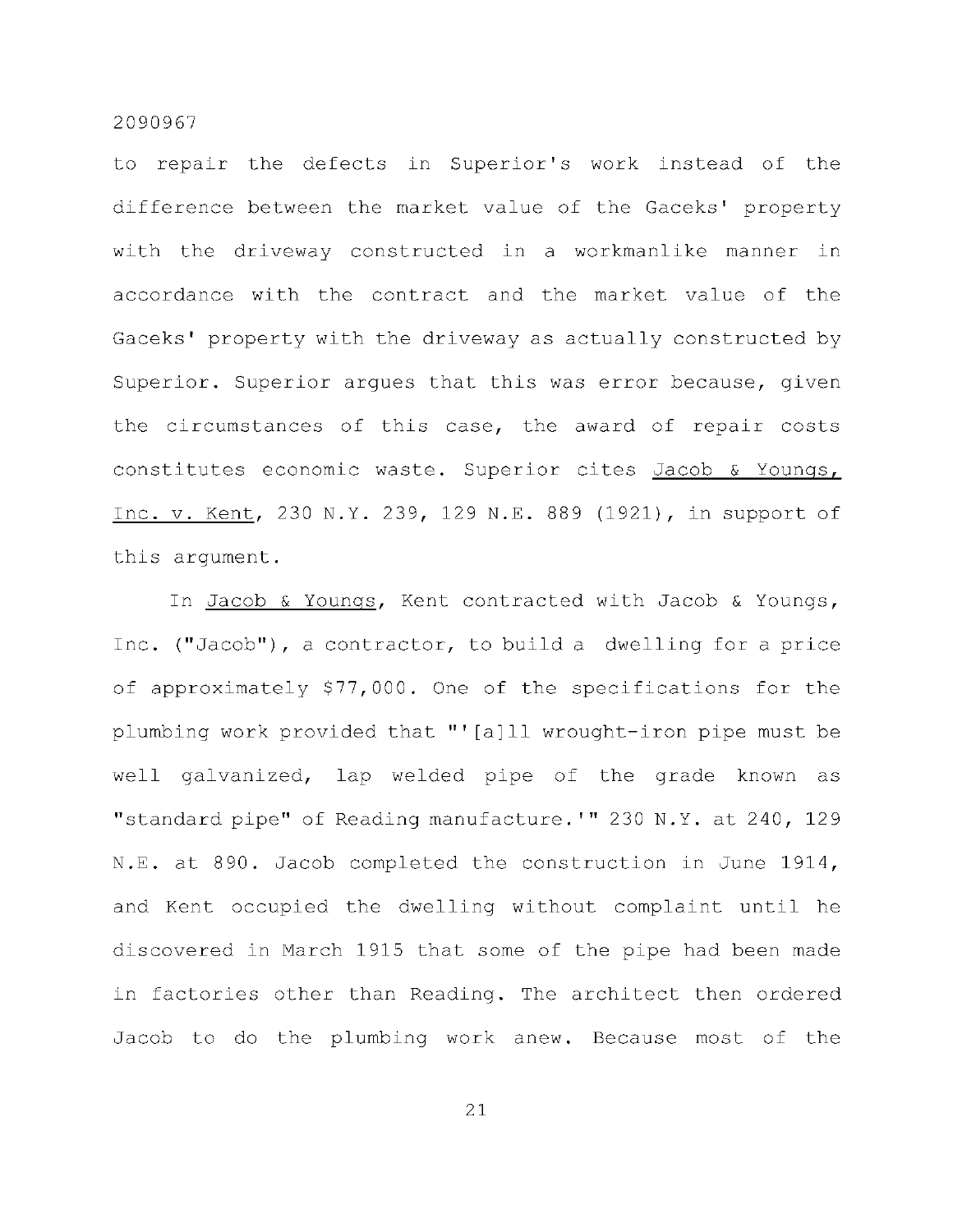plumbing pipes were encased within the walls, Jacob's compliance with that order would have required it to demolish substantial portions of the completed dwelling at great expense. Jacob did not comply with the order and requested a certificate that the final payment was due. Upon refusal of the certificate, Jacob sued Kent to recover the unpaid balance of the contract price, which was \$3,483.46. The trial court excluded evidence offered by Jacob that tended to show that the brand of pipe installed was of the same quality as Reading pipe and directed a verdict in favor of Kent, and Jacob appealed. The Appellate Division of the New York Supreme Court reversed the trial court's judgment and ordered a new trial. Kent then appealed to the Court of Appeals of New York, which affirmed the judgment of the Appellate Division. Justice Cardozo, writing for the majority, stated:

"In the circumstances of this case, we think the measure of the allowance is not the cost of replacement, which would be great, but the difference in value, which would be either nominal or nothing. Some of the exposed sections [of pipe] might perhaps have been replaced at moderate expense. [Kent] did not limit his demand to them, but treated the plumbing as a unit to be corrected from cellar to roof. In point of fact, [Jacob] never reached the stage at which evidence of the extent of the allowance became necessary. The trial court had excluded evidence that the defect was unsubstantial,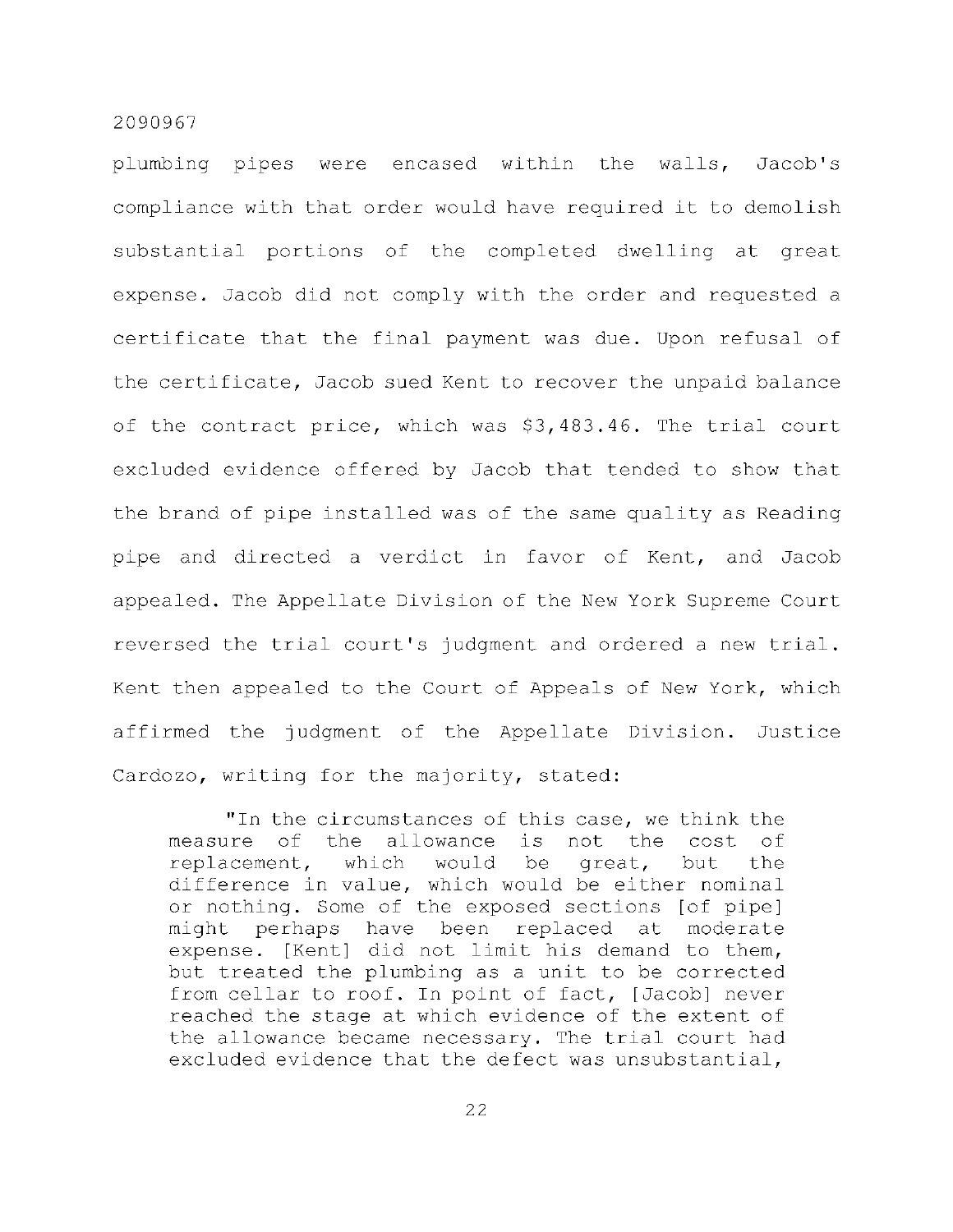and in view of that ruling there was no occasion for [Jacob] to go farther with an offer of proof. We think, however, that the offer, if it had been made, would not of necessity have been defective because directed to difference in value. It is true that in most cases the cost of replacement is the measure. Spence v. Ham, [163 N.Y. 220, 57 N.E. 412 (1900)]. The owner is entitled to the money which will permit him to complete, unless the cost of completion is grossly and unfairly out of proportion to the good to be attained. When that is true, the measure is the difference in value. Specifications call, let us say, for a foundation built of granite quarried in Vermont. On the completion of the building, the owner learns that through the blunder of a subcontractor part of the foundation has been built of granite of the same quality quarried in New Hampshire. The measure of allowance is not the cost of reconstruction. 'There may be omissions of that [kind] which could not afterwards be supplied exactly as called for by the contract without taking down the building to its foundations, and at the same time the omission may not affect the value of the building for use or otherwise, except so slightly as to be hardly appreciable.' Handy v. Bliss, 204 Mass. 513, 519, 90 N.E. 864, 134 Am. St.  $\overline{\text{Rep.}}$  673 [(1910)]. Cf. Foeller v. Heintz, 137 Wis. 169, 178, 118 N.W. 543, 24 L.R.A. (N.S.) 321  $[ (1908) ]$ ; Oberlies v. Bullinger, 132 N.Y. 598, 601, 30 N.E. 999 [(1892)]; 2 Williston on Contracts, § 805, p. 1541. The rule that gives a remedy in cases of substantial performance with compensation for defects of trivial or inappreciable importance has been developed by the courts as an instrument of justice. The measure of the allowance must be shaped to the same end."

230 N.Y. at 244-45, 129 N.E. at 891-92 (emphasis added).

In the case now before us, however, the evidence would support a finding that the defects in Superior's performance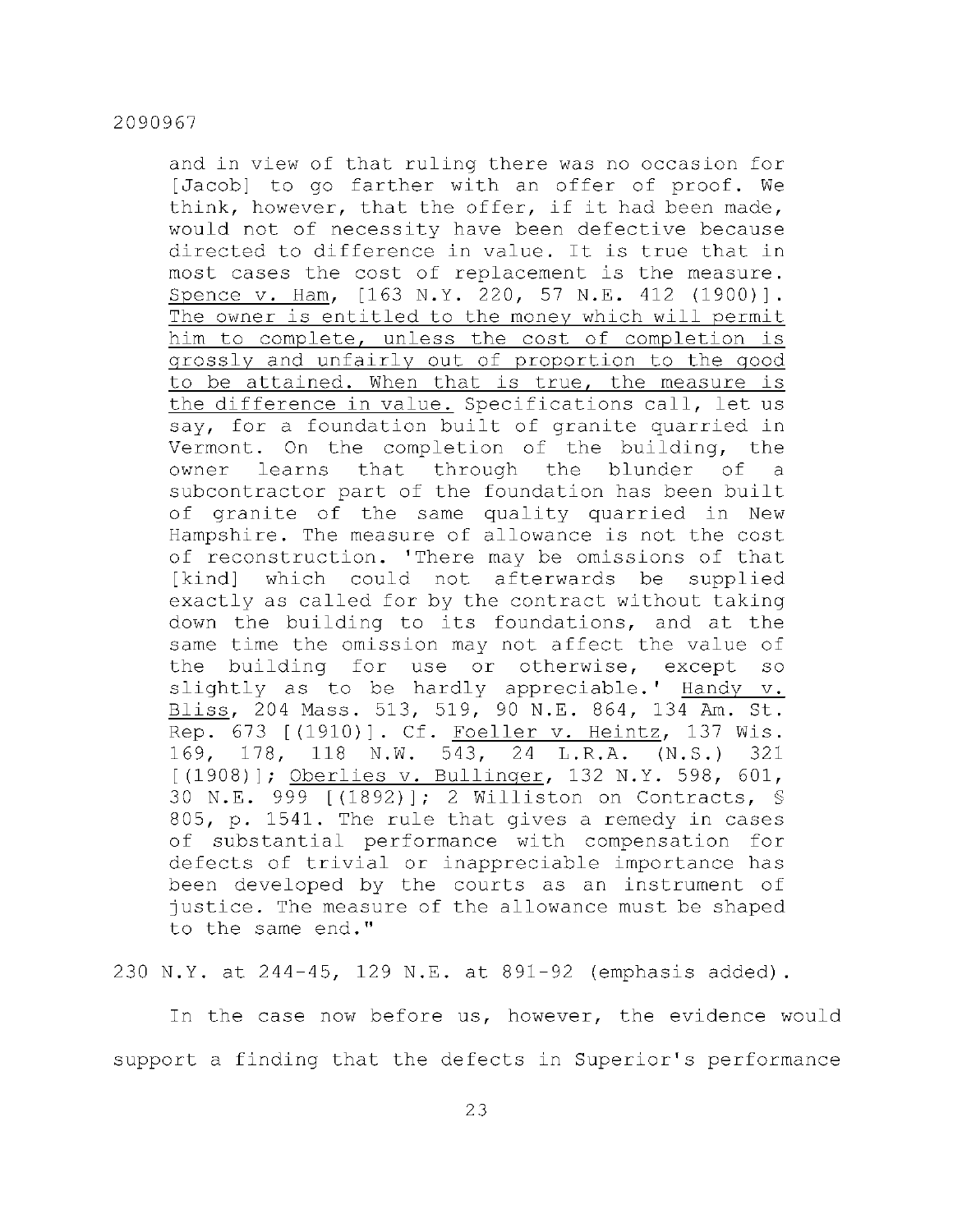were substantial, rather than nominal as was the defect in Jacob's performance in Jacob & Youngs. Accordingly, we conclude that the trial court did not err in awarding the Gaceks the cost to repair the defects in Superior's work based on the ground that it constituted economic waste.

Superior next argues that the trial court erred in awarding the Gaceks \$60,500 because, Superior says, regardless of whether awarding the Gaceks the cost to repair the defects in Superior's work would constitute economic waste, the proper measure of damages was the difference between the market value of the Gaceks' property with the driveway constructed in a workmanlike manner in accordance with the contract and the market value of the Gaceks' property with the driveway as it was actually constructed. However, in Kohn v. Johnson, 565 So. 2d 165, 168-69 (Ala. 1990), the supreme court held that an owner who had sued a contractor because of defective work in constructing an addition to her home was entitled to recover the reasonable cost of making the contractor's work conform to the contract where that amount did not constitute economic waste. Based on the authority of Kohn, we conclude that the trial court did not err in awarding the Gaceks the cost to